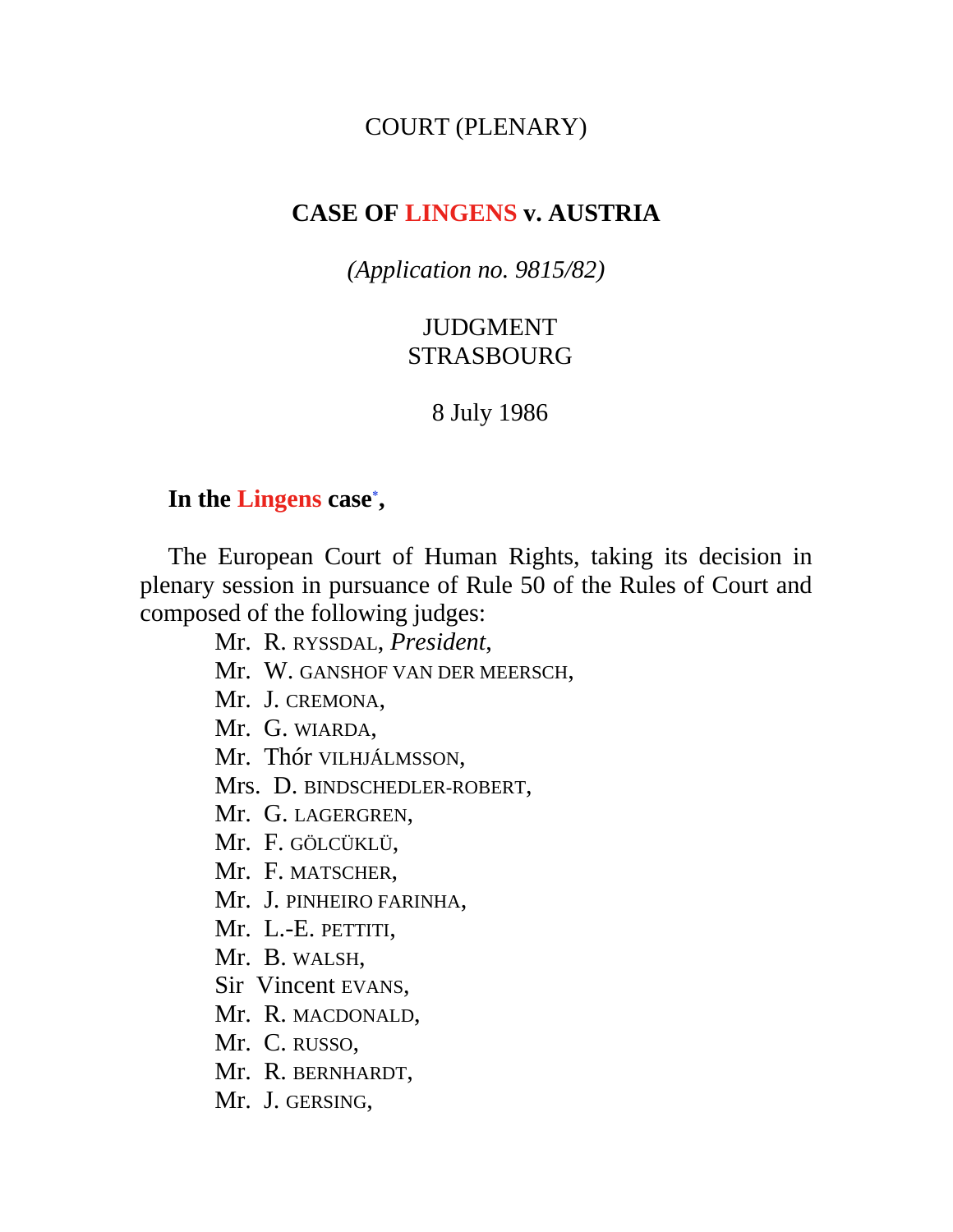Mr. A. SPIELMANN,

and also of Mr. M.-A. EISSEN, *Registrar*, and Mr. H. PETZOLD, *Deputy Registrar*,

Having deliberated in private on 27 November 1985 and 23-24 June 1986,

Delivers the following judgment, which was adopted on the last-mentioned date:

## PROCEDURE

1. The present case was referred to the Court, within the threemonth period laid down by Article 32 para. 1 and Article 47 (art. 32-1, art. 47) of the Convention for the Protection of Human Rights and Fundamental Freedoms ("the Convention"), on 13 December 1984 by the European Commission of Human Rights ("the Commission") and, subsequently, on 28 January 1985, by the Federal Government of the Republic of Austria ("the Government"). The case originated in an application (no. 9815/82) against Austria lodged with the Commission on 19 April 1982 under Article 25 (art. 25) by Mr. Peter Michael **Lingens**, an Austrian national.

The Commission's request referred to Articles 44 and 48 (art. 44, art. 48) and to the declaration whereby the Republic of Austria recognised the compulsory jurisdiction of the Court (Article 46) (art. 46), and the Government's application referred to Article 48 (art. 48). They sought a decision as to whether or not the facts of the case disclosed a breach by the respondent State of its obligations under Article 10 (art. 10).

2. In response to the inquiry made in accordance with Rule 33 para. 3 (d) of the Rules of Court, Mr. **Lingens** stated that he wished to take part in the proceedings pending before the Court and designated the lawyer who would represent him (Rule 30).

3. The Chamber of seven judges to be constituted included, as ex officio members, Mr. F. Matscher, the elected judge of Austrian nationality (Article 43 of the Convention) (art. 43), and Mr. G. Wiarda, the President of the Court (Rule 21 para. 3 (b)). On 23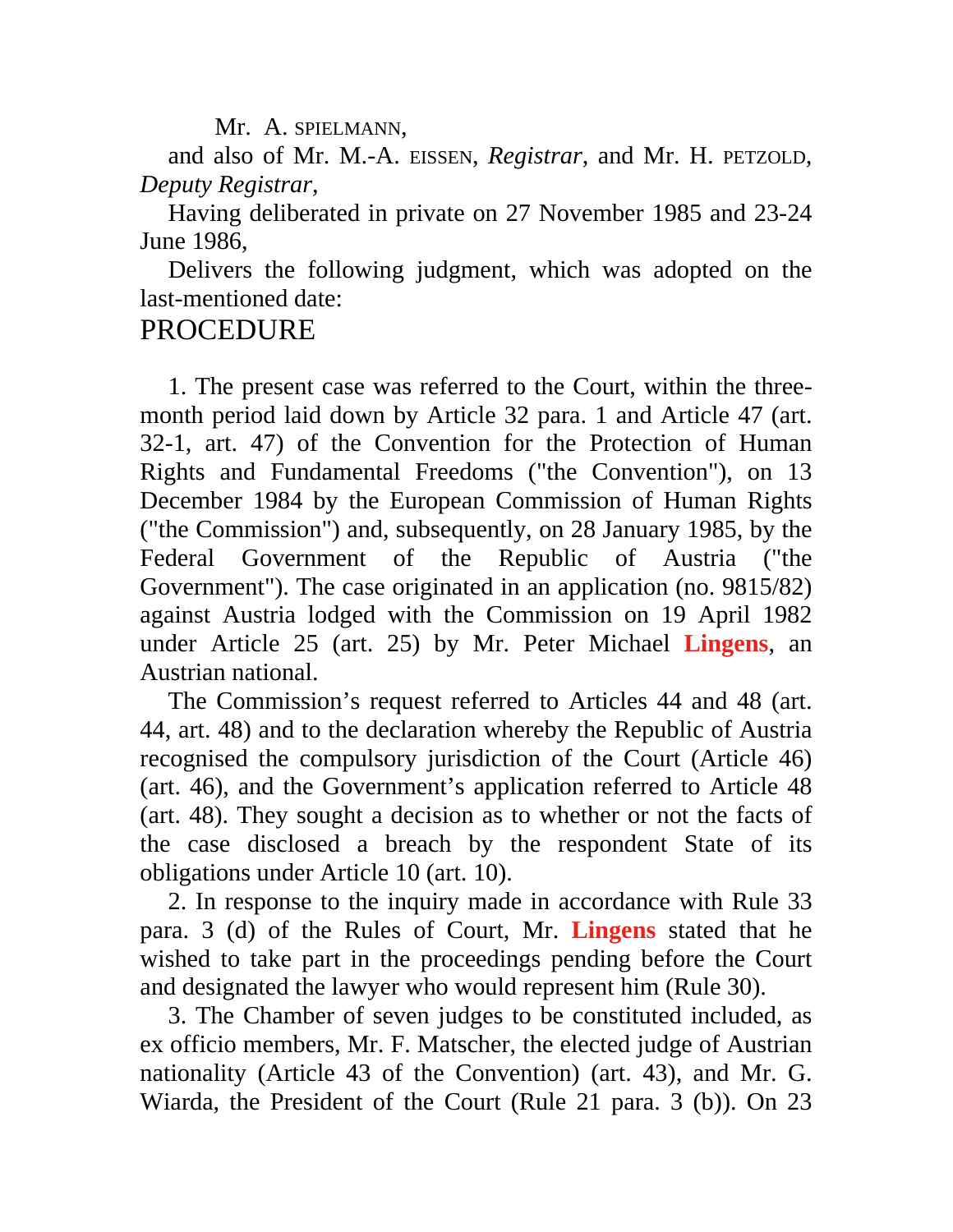January 1985, the President drew by lot, in the presence of the Registrar, the names of the five other members, namely Mrs. D. Bindschedler-Robert, Mr. G. Lagergren, Sir Vincent Evans, Mr. R. Bernhardt and Mr. J. Gersing (Article 43 in fine of the Convention and Rule 21 para. 4) (art. 43).

4. Mr. Wiarda assumed the office of President of the Chamber (Rule 21 para. 5). After consulting, through the Deputy Registrar, the Agent of the Government, the Commission's Delegate and Mr. **Lingens**' lawyer, he

- decided, on 11 February 1985, that there was no call at that stage for memorials to be filed (Rule 37 para. 1);

- directed, on 4 July, that the oral proceedings should open on 25 November 1985 (Rule 38).

On 30 January, the President had granted the applicant's lawyer leave to use the German language during the proceedings (Rule 27 para. 3).

5. On 4 May 1985, the International Press Institute (IPI), through Interights, sought leave to submit written observations under Rule 37 para. 2. On 6 July, the President agreed, subject to certain conditions.

After an extension of the time-limit originally granted, these observations were received at the Court's registry on 1 October 1985.

6. On 25 September 1985, the Chamber had decided under Rule 50 to relinquish jurisdiction forthwith in favour of the plenary Court.

In a letter received at the registry on 13 November the applicant submitted his claims under Article 50 (art. 50) of the Convention.

7. The hearings, presided over by Mr. Ryssdal who had become President of the Court on 30 May 1985, were held in public at the Human Rights Building, Strasbourg, on 25 November 1985. Immediately before they opened, the Court had held a preparatory meeting.

There appeared before the Court:

- for the Government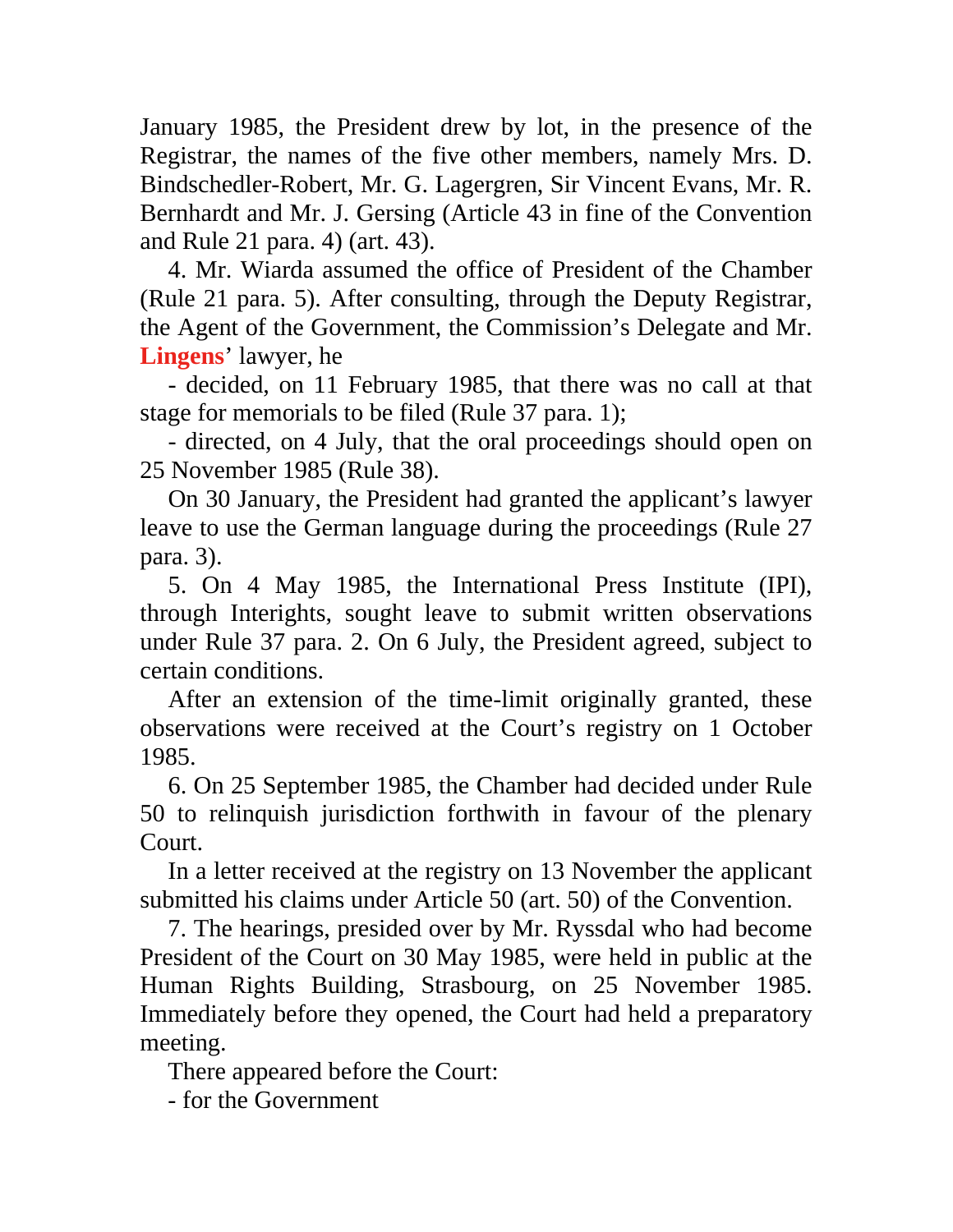Mr. H. TÜRK, Legal Adviser,

Ministry of Foreign Affairs, Agent,

Mr. W. OKRESEK, Federal Chancellery,

Mr. G. FELSENSTEIN, Ministry of Justice, *Advisers*;

- for the Commission

Mr. H.G. SCHERMERS, *Delegate*;

- for the applicant

Mr. W. MASSER, Rechtsanwalt, *Counsel*,

Mr. P.M. **LINGENS**, *Applicant*.

The Court heard addresses by Mr. Türk and Mr. Okresek for the Government, by Mr. Schermers for the Commission and by Mr. Masser for the applicant and Mr. **Lingens** himself, as well as their replies to its questions.

On 6 December 1985 and 17 March 1986, Mr. Masser, complying with a request by the President, filed with the registry several documents giving further particulars of the applicant's claims for just satisfaction. The Government replied on 18 March 1986.

# AS TO THE FACTS

8. Mr. **Lingens**, an Austrian journalist born in 1931, resides in Vienna and is editor of the magazine Profil.

### I. THE APPLICANT'S ARTICLES AND THEIR BACKGROUND

9. On 9 October 1975, four days after the Austrian general elections, in the course of a television interview, Mr. Simon Wiesenthal, President of the Jewish Documentation Centre, accused Mr. Friedrich Peter, the President of the Austrian Liberal Party (Freiheitliche Partei Österreichs) of having served in the first SS infantry brigade during the Second World War. This unit had on several occasions massacred civilians behind the German lines in Russia. Mr. Peter did not deny that he was a member of the unit, but stated that he was never involved in the atrocities it committed. Mr. Wiesenthal then said that he had not alleged anything of the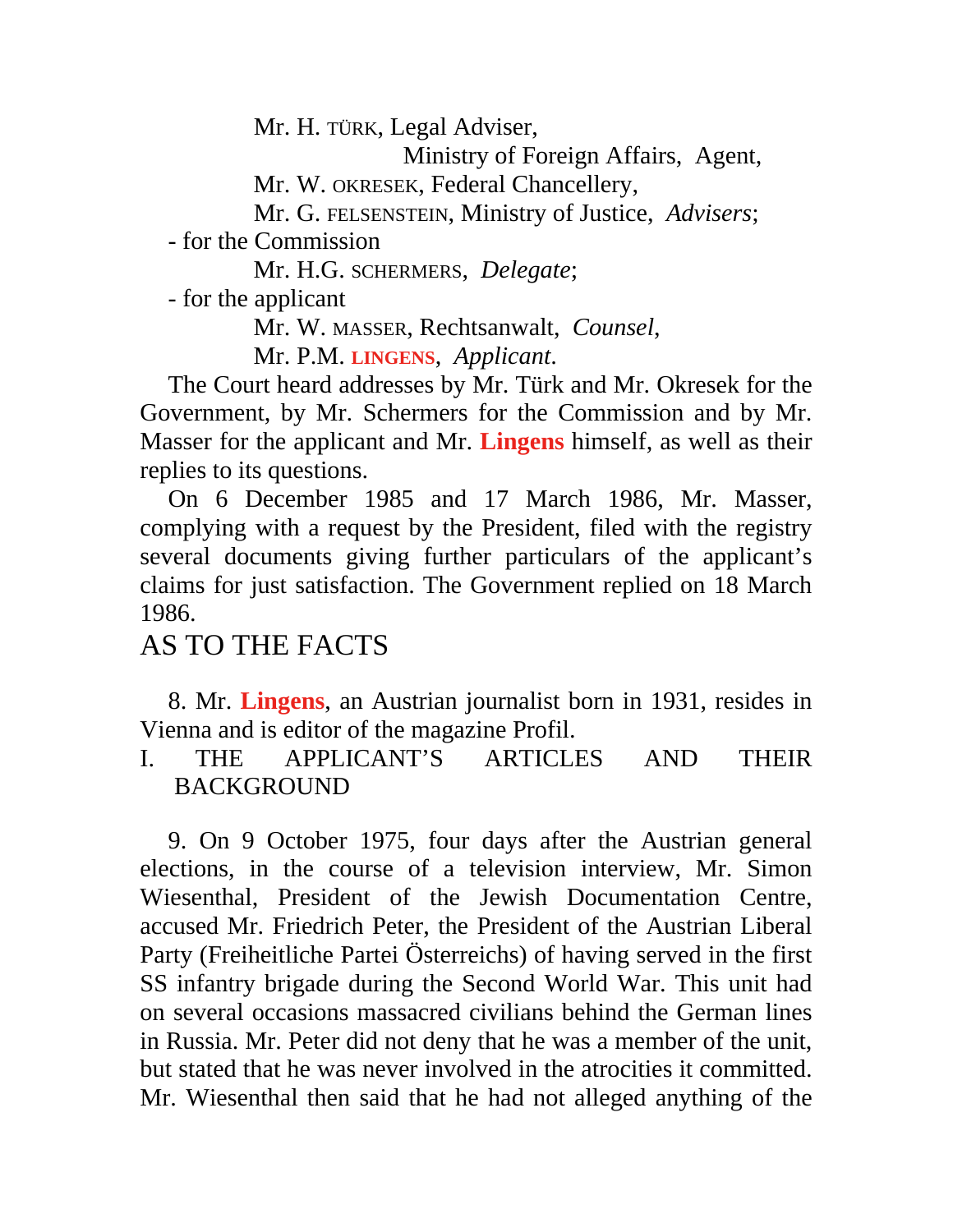sort.

10. The following day, Mr. Bruno Kreisky, the retiring Chancellor and President of the Austrian Socialist Party (Sozialistische Partei Österreichs), was questioned on television about these accusations.

Immediately before the television interview, he had met Mr. Peter at the Federal Chancellery. Their meeting was one of the normal consultations between heads of parties with a view to forming a new government; it had aroused great public interest because before the elections on 5 October the possibility of a Kreisky-Peter coalition government had been canvassed.

At the interview, Mr. Kreisky excluded the possibility of such a coalition because his party had won an absolute majority. However, he vigorously supported Mr. Peter and referred to Mr. Wiesenthal's organisation and activities as a "political mafia" and "mafia methods". Similar remarks were reported the next day in a Vienna daily newspaper to which he had given an interview.

11. At this juncture, the applicant published two articles in the Vienna magazine Profil.

12. The first was published on 14 October 1975 under the heading "The Peter Case" ("Der Fall Peter"). It related the above events and in particular the activities of the first SS infantry brigade; it also drew attention to Mr. Peter's role in criminal proceedings instituted in Graz (and later abandoned) against persons who had fought in that brigade. It drew the conclusion that although Mr. Peter was admittedly entitled to the benefit of the presumption of innocence, his past nevertheless rendered him unacceptable as a politician in Austria. The applicant went on to criticise the attitude of Mr. Kreisky whom he accused of protecting Mr. Peter and other former members of the SS for political reasons. With regard to Mr. Kreisky's criticisms of Mr. Wiesenthal, he wrote "had they been made by someone else this would probably have been described as the basest opportunism" ("Bei einem anderen würde man es wahrscheinlich übelsten Opportunismus nennen"), but added that in the circumstances the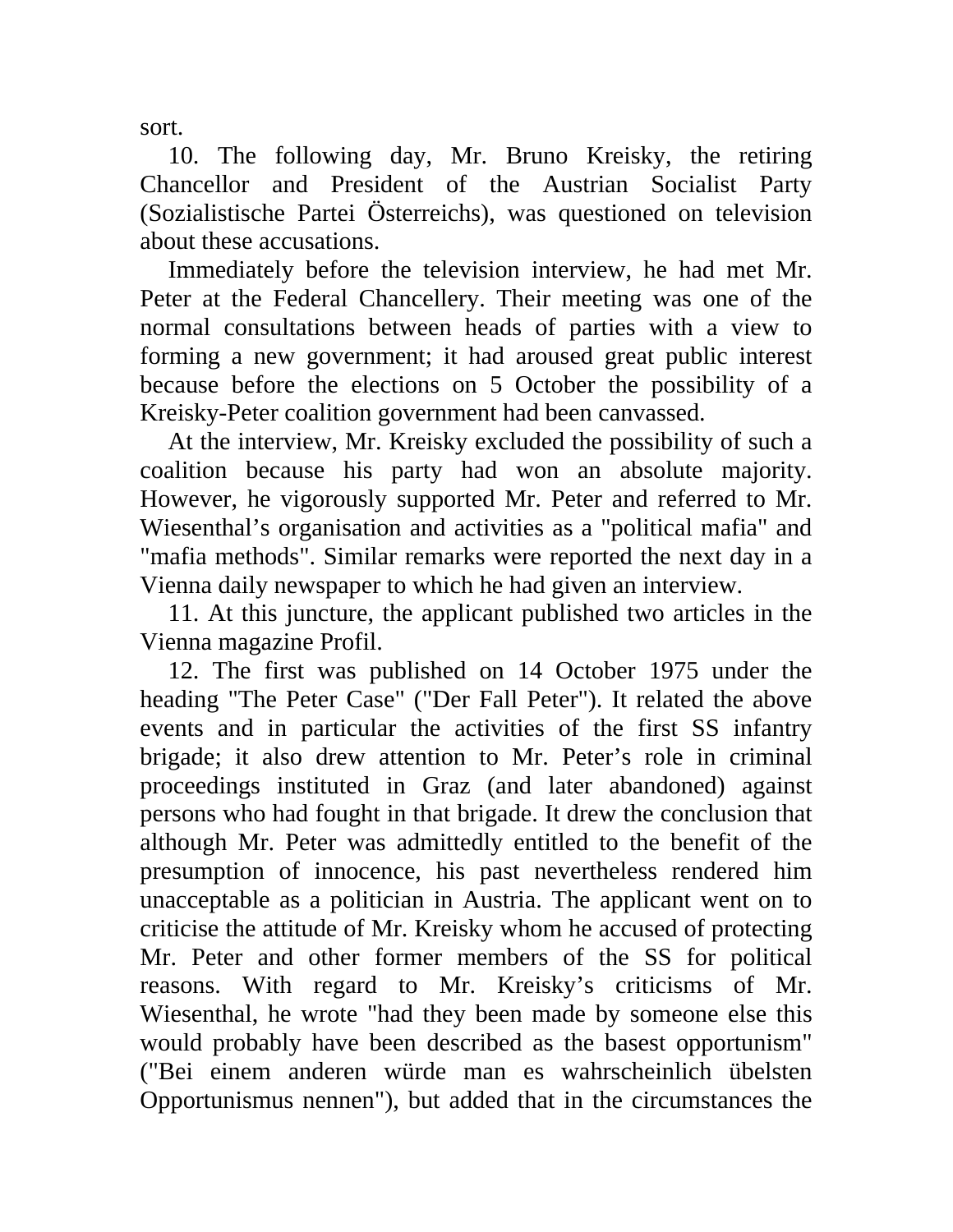position was more complex because Mr. Kreisky believed what he was saying.

13. The second article, published on 21 October 1975, was entitled "Reconciliation with the Nazis, but how?" ("Versöhnung mit den Nazis - aber wie?"). It covered several pages and was divided into an introduction and six sections: "'Still' or 'Already'", "We are all innocent", "Was it necessary to shoot defenceless people?", "Why is it still a question for discussion?", "Helbich and Peter" and "Politically ignorant".

14. In the introduction Mr. **Lingens** recalled the facts and stressed the influence of Mr. Kreisky's remarks on public opinion. He criticised him not only for supporting Mr. Peter, but also for his accommodating attitude towards former Nazis who had recently taken part in Austrian politics.

15. Under the heading "'Still' or 'Already'" the applicant conceded that one could not object to such attitudes on grounds of "Realpolitik". According to him "the time has passed when for electoral reasons one had to take account not only of Nazis but also of their victims ... the former have outlived the latter ...". Nevertheless Austria, which had produced Hitler and Eichmann and so many other war criminals, had not succeeded in coming to terms with its past; it had simply ignored it. This policy risked delivering the country into the hands of a future fascist movement.

With regard to the then Chancellor, he added: "In truth Mr. Kreisky's behaviour cannot be criticised on rational grounds but only on irrational grounds: it is immoral, undignified" ("In Wahrheit kann man das, was Kreisky tut, auf rationale Weise nicht widerlegen. Nur irrational: es ist unmoralisch. Würdelos"). It was, moreover, unnecessary because Austrians could reconcile themselves with the past without seeking the favours of the former Nazis, minimising the problem of concentration camps or maligning Mr. Wiesenthal by exploiting anti-Semitism.

What was surprising was not that one "still" spoke about these things thirty years later but, on the contrary, that so many people were "already" able to close their eyes to the existence of this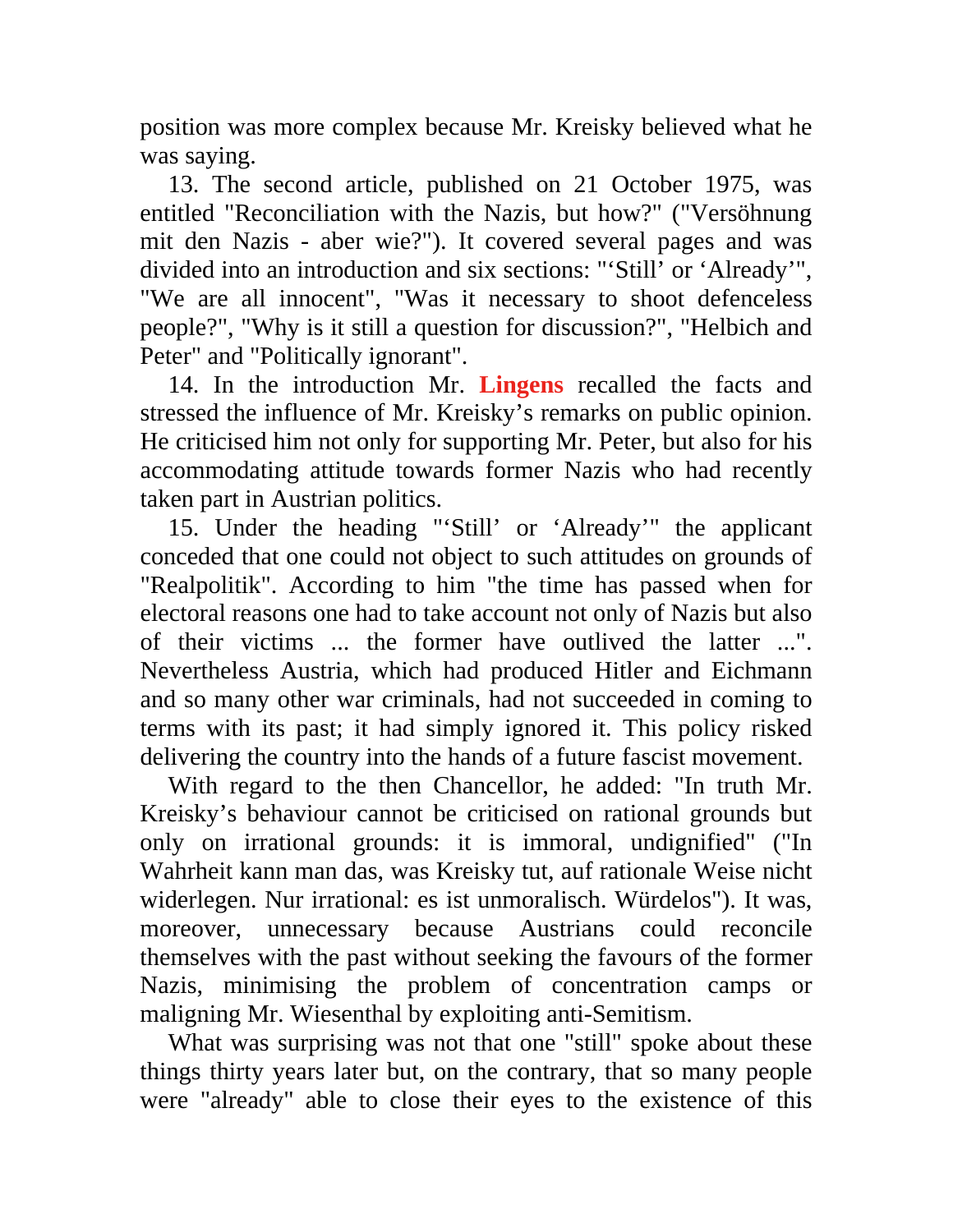mountain of corpses.

Finally, Mr. **Lingens** criticised the lack of tact with which Mr. Kreisky treated the victims of the Nazis.

16. The second section commented on the attitude of Austrian society in general with regard to Nazi crimes and former Nazis. In the author's opinion, by sheltering behind the philosophic alternative between collective guilt and collective innocence the Austrians had avoided facing up to a real, discernible and assessable guilt.

After a long disquisition on various types of responsibility, he stressed that at the time it had in fact been possible to choose between good and evil and gave examples of persons who had refused to collaborate. He concluded that "if Bruno Kreisky had used his personal reputation, in the way he used it to protect Mr. Peter, to reveal this other and better Austria, he would have given this country - thirty years afterwards - what it most needed to come to terms with its past: a greater confidence in itself".

17. The third and fourth sections (which together amounted to a third of the article) also dealt with the need to overcome the consciousness of collective guilt and envisage the determination of real guilt.

Under the title "Was it necessary to shoot defenceless people?", Mr. **Lingens** drew a distinction between the special units and the regular forces in the armies of the Third Reich; he pointed out that no one was forcibly enlisted in the former: one had to volunteer.

In the following section he stressed the difference between individuals guilty of criminal offences and persons who, morally speaking, had to be regarded as accomplices; he maintained that if Austria had tried its Nazis earlier, more quickly and more thoroughly, it would have been able to view its past more calmly without complexes and with more confidence. He then set out the reasons why that had not been possible and defended Mr. Wiesenthal from the charge of belonging to a "mafia". Finally, he considered the possibility of showing clemency after so many years and concluded: "It belongs to every society to show mercy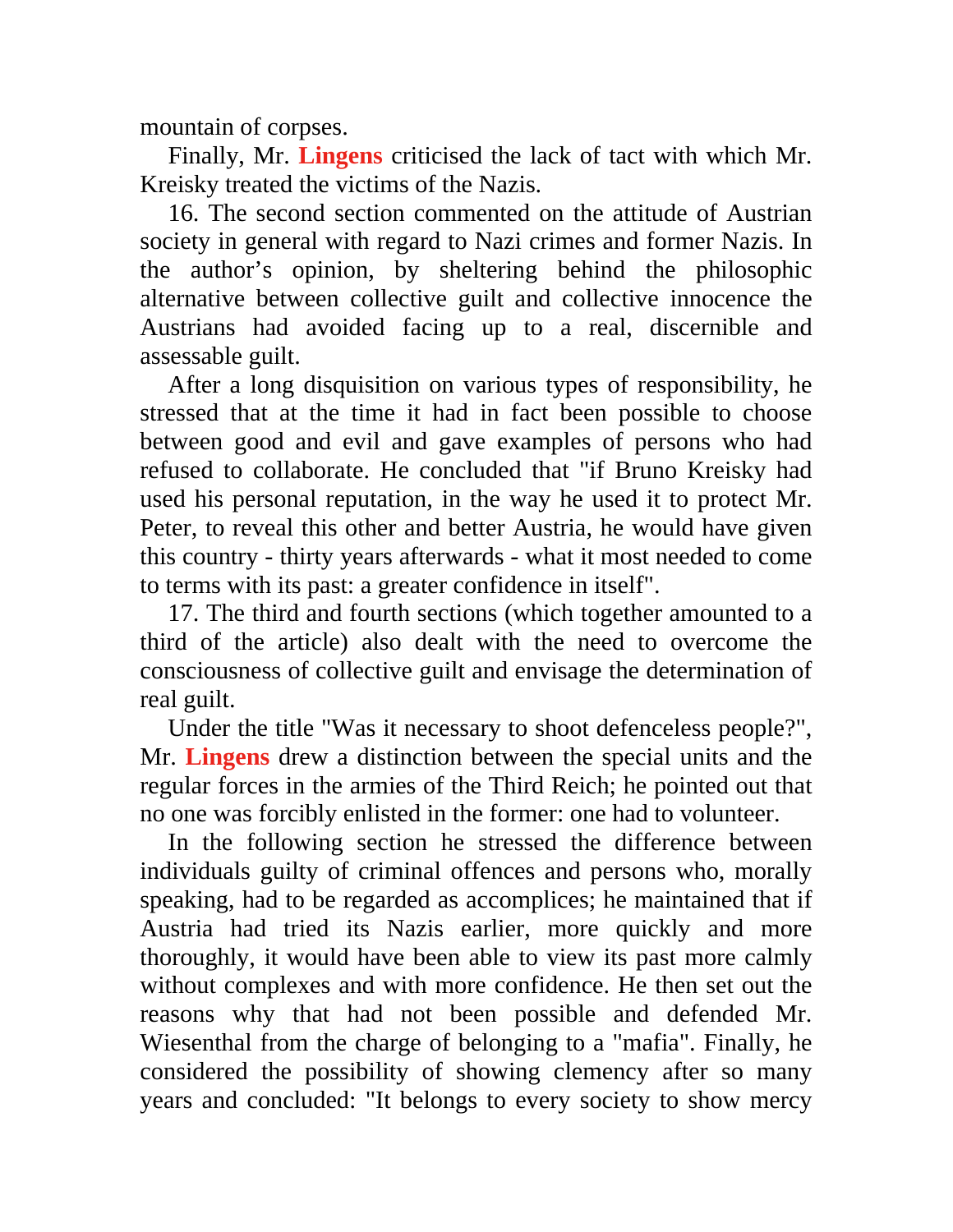but not to maintain an unhealthy relationship with the law by acquitting obvious murderers and concealing, dissembling or denying manifest guilt."

18. The fifth section of Mr. **Lingens**' article compared the Peter case with another affair of a more economic nature relating to Mr. Helbich, one of the leaders of the Austrian People's Party (Österreichische Volkspartei), and compared Mr. Kreisky's different reaction in each case. The author argued that the circumstances of the first case made Mr. Peter unfit to be a member of parliament, a politician and a member of the government, and added: "This is a minimum requirement of political ethics" ("ein Mindesterfordernis des politischen Anstandes"). The "monstrosity" ("Ungeheuerlichkeit") was not, in his opinion, the fact that Mr. Wiesenthal had raised the matter, but that Mr. Kreisky wished to hush it up.

19. The article ended with a section criticising the political parties in general owing to the presence of former Nazis among their leaders. The applicant considered that Mr. Peter ought to resign, not to admit his guilt but to prove that he possessed a quality unknown to Mr. Kreisky, namely tact.

II. PRIVATE PROSECUTIONS BROUGHT BY MR. KREISKY

20. On 29 October and 12 November 1975, the then Chancellor brought two private prosecutions against Mr. **Lingens**. He considered that certain passages in the articles summarised above were defamatory and relied on Article 111 of the Austrian Criminal Code, which reads:

"1. Anyone who in such a way that it may be perceived by a third person accuses another of possessing a contemptible character or attitude or of behaviour contrary to honour or morality and of such a nature as to make him contemptible or otherwise lower him in public esteem shall be liable to imprisonment not exceeding six months or a fine.

2. Anyone who commits this offence in a printed document, by broadcasting or otherwise in such a way as to make the defamation accessible to a broad section of the public shall be liable to imprisonment not exceeding one year or a fine.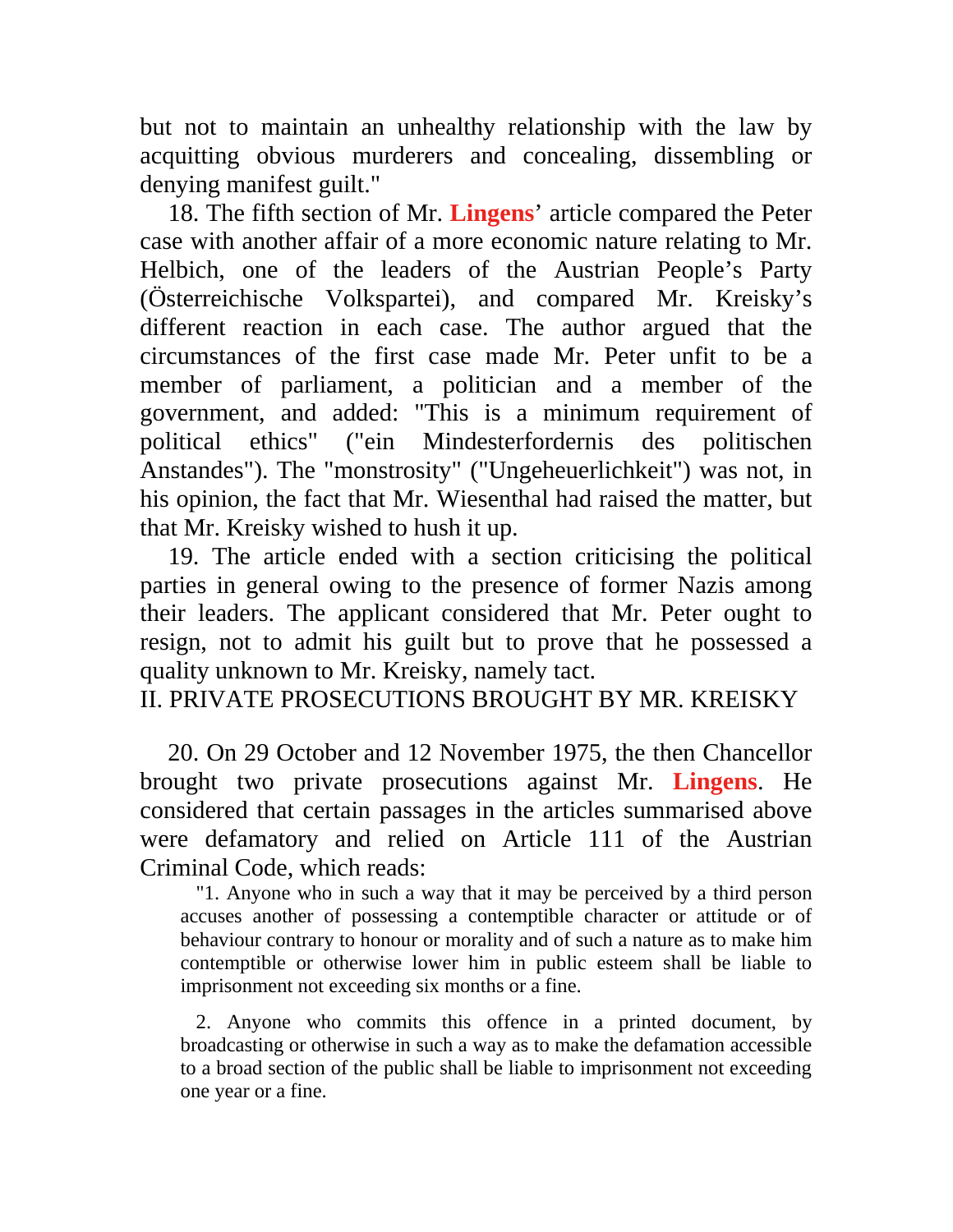3. The person making the statement shall not be punished if it is proved to be true. As regards the offence defined in paragraph 1, he shall also not be liable if circumstances are established which gave him sufficient reason to assume that the statement was true."

Under Article 112, "evidence of the truth and of good faith shall not be admissible unless the person making the statement pleads the correctness of the statement or his good faith ...".

### **A. First set of proceedings**

## *1. Decision of the Vienna Regional Court*

21. On 26 March 1979, the Vienna Regional Court found Mr. **Lingens** guilty of defamation (üble Nachrede - Article 111 para. 2) for having used the expressions "the basest opportunism", "immoral" and "undignified". However, it held that certain other expressions were not defamatory in their context ("minimum requirement of political ethics", "monstrosity"). It fined him 20,000 Schillings, considering as mitigating circumstances the fact that the accused intended to voice political criticism of politicians on political questions and that the latter were expected to show greater tolerance of defamation than other individuals. In view of the defendant's good faith it awarded Mr. Kreisky no damages but, on his application, ordered the confiscation of the articles complained of and the publication of the judgment.

22. In its decision, which contained a lengthy statement of reasons, the Regional Court first examined the objectively defamatory character of each of the passages complained of. It held that the expressions "basest opportunism", "immoral" and "undignified" were defamatory and were directly or indirectly aimed at Mr. Kreisky personally, whereas the words "minimum requirement of political ethics" and "monstrosity" did not go beyond the accepted limits of political criticism.

According to Mr. **Lingens**, the first three expressions were value-judgments and therefore as such not contrary to Article 111 of the Criminal Code. However, the Regional Court considered that the unfavourable conclusions drawn with regard to the then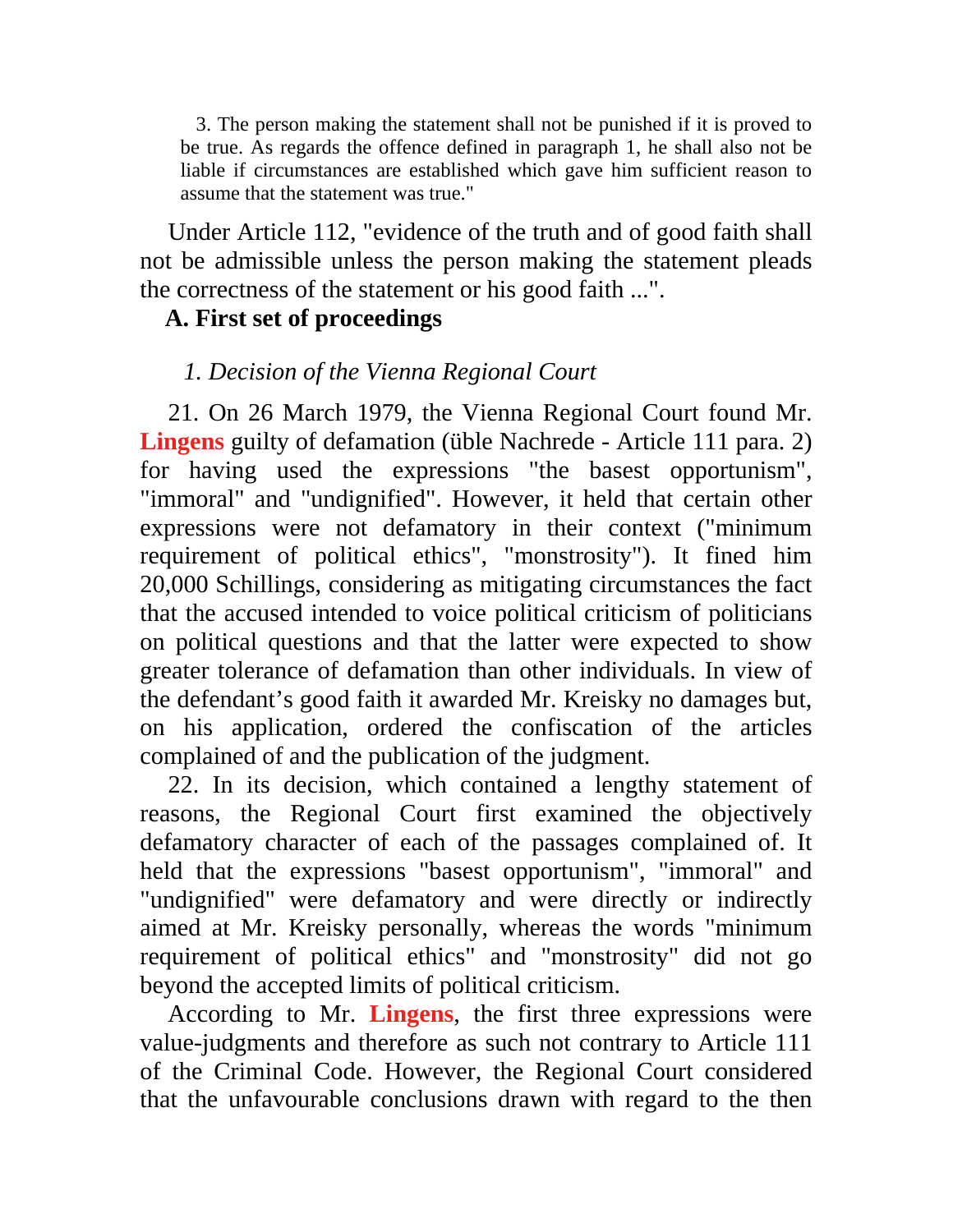Chancellor's behaviour fell within the scope of that provision. Nor could the defendant rely on his right to freedom of expression, since the relevant provisions of the Constitution and Article 10 (art. 10) of the Convention authorised limitations of this right: a balance had to be struck between this right and the right to respect for private life and reputation. In the instant case the applicant had gone beyond the permissible limits.

23. As regards Mr. Kreisky's use of a private prosecution, the Regional Court pointed out that he had been criticised not in his capacity as Federal Chancellor but as a leading member of his party and a politician. Article 117 para. 2 of the Criminal Code therefore did not apply in the instant case : it made defamation of an office-holder punishable, but solely by means of a public prosecution commenced with the consent of the person concerned, who could not bring a private prosecution unless the prosecuting authorities refused to act.

24. The Regional Court then considered the question of proving truth (preuve de la vérité) (see paragraph 20 above). It held that as the applicant had not provided evidence to justify the expression "basest opportunism", that was sufficient to lead to his conviction.

With regard to the words "immoral" and "undignified", the accused had used them in relation to Mr. Kreisky's attitude consisting in minimising Nazi atrocities, referring to Mr. Wiesenthal's activities as being of a mafia-type and insinuating that the latter had collaborated with the Gestapo. On this last point the Regional Court admitted evidence produced by Mr. **Lingens** in the form of a court decision finding a journalist guilty of defamation for having made a similar allegation.

In so far as Mr. Kreisky had spoken of "mafia methods" and "mafia", the Regional Court pointed out that these expressions normally referred to an organised form of criminal behaviour but were sometimes used in a different sense. Even if one did not accept the argument put forward by the private prosecutor, his conception of the "mafia" was a possible one and deserved to be examined. It was not for the prosecutor to prove the truth of his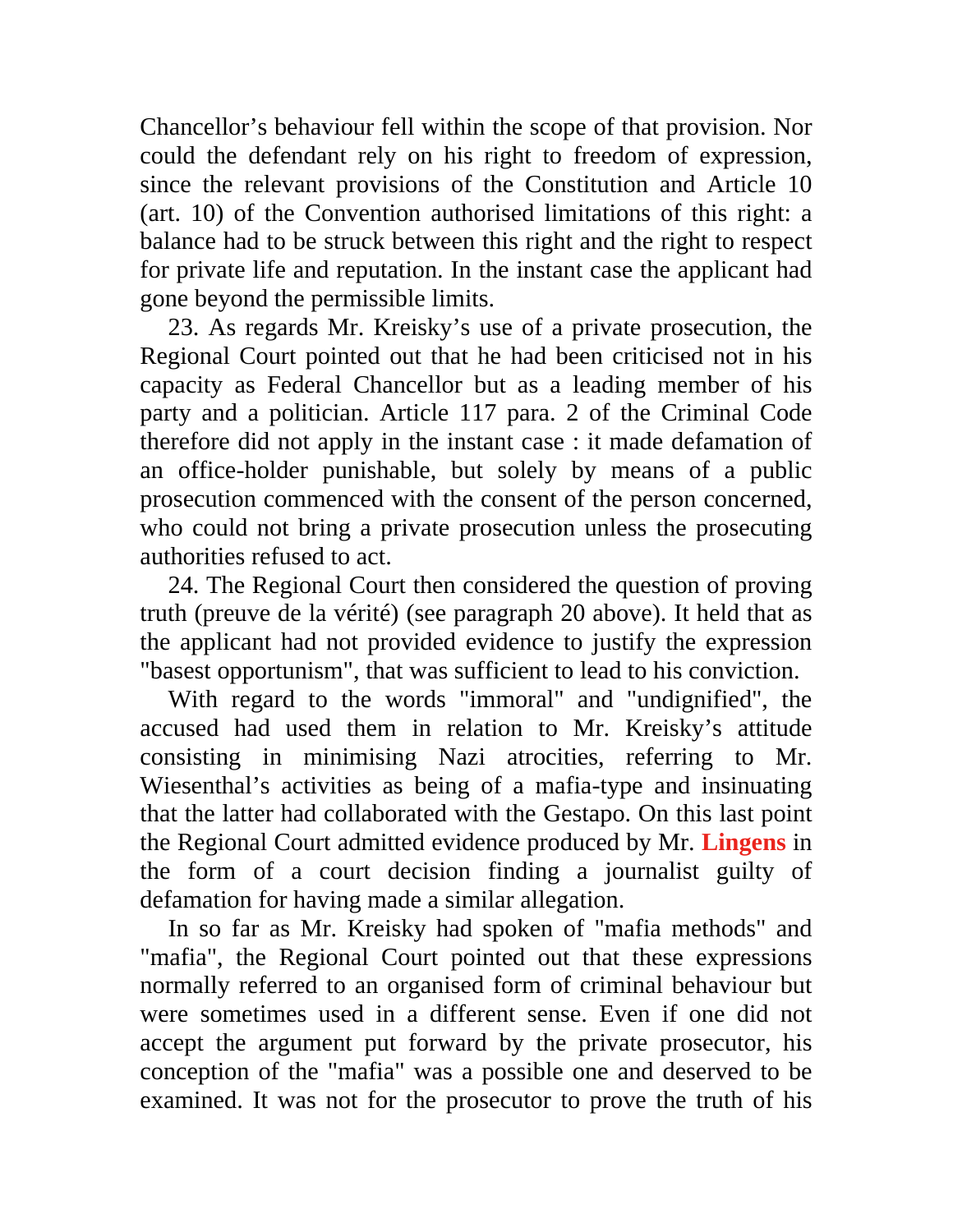allegations but for Mr. **Lingens** to prove the truth of his. Mr. Wiesenthal himself had conceded that in order to attain his various aims he relied on an organisation with numerous ramifications. Moreover, the then Chancellor's statements (see paragraph 10 above) must be seen in the context of a political struggle between political opponents, each of them using such weapons as were at his disposal. Seen from this angle they did not reflect an absence of morality or dignity but constituted a possible defence and were in no way unusual in the bitter tussles of politics.

In truth, Mr. Kreisky's attitude towards Nazi victims and Nazi collaborators was far from clear and unambiguous; it appeared in a form which allowed different conclusions. It was therefore logically impossible for the defendant to establish that the only possible interpretation of this attitude was the one he put on it.

*2. Appeal to the Vienna Court of Appeal*

25. Mr. Kreisky and Mr. **Lingens** both appealed against the judgment to the Vienna Court of Appeal. On 30 November 1979, the Court of Appeal set the judgment aside without examining the merits, on the ground that the Regional Court had failed to go sufficiently into the question whether the then Chancellor was entitled to bring a private prosecution in spite of the provisions of Article 117 of the Criminal Code (see paragraph 23 above).

#### **B. Second set of proceedings**

#### *1. Decision of the Vienna Regional Court*

26. The Vienna Regional Court, to which the Court of Appeal had returned the case, gave judgment on 1 April 1981.

After examining the circumstances surrounding the statements by the then Chancellor, it came to the conclusion that he had been criticised not in his official capacity but as head of a party and as a private individual who felt himself under an obligation to protect a third person. It followed therefore that he was entitled to bring a private prosecution.

As regards the legal definition of the acts imputed to Mr.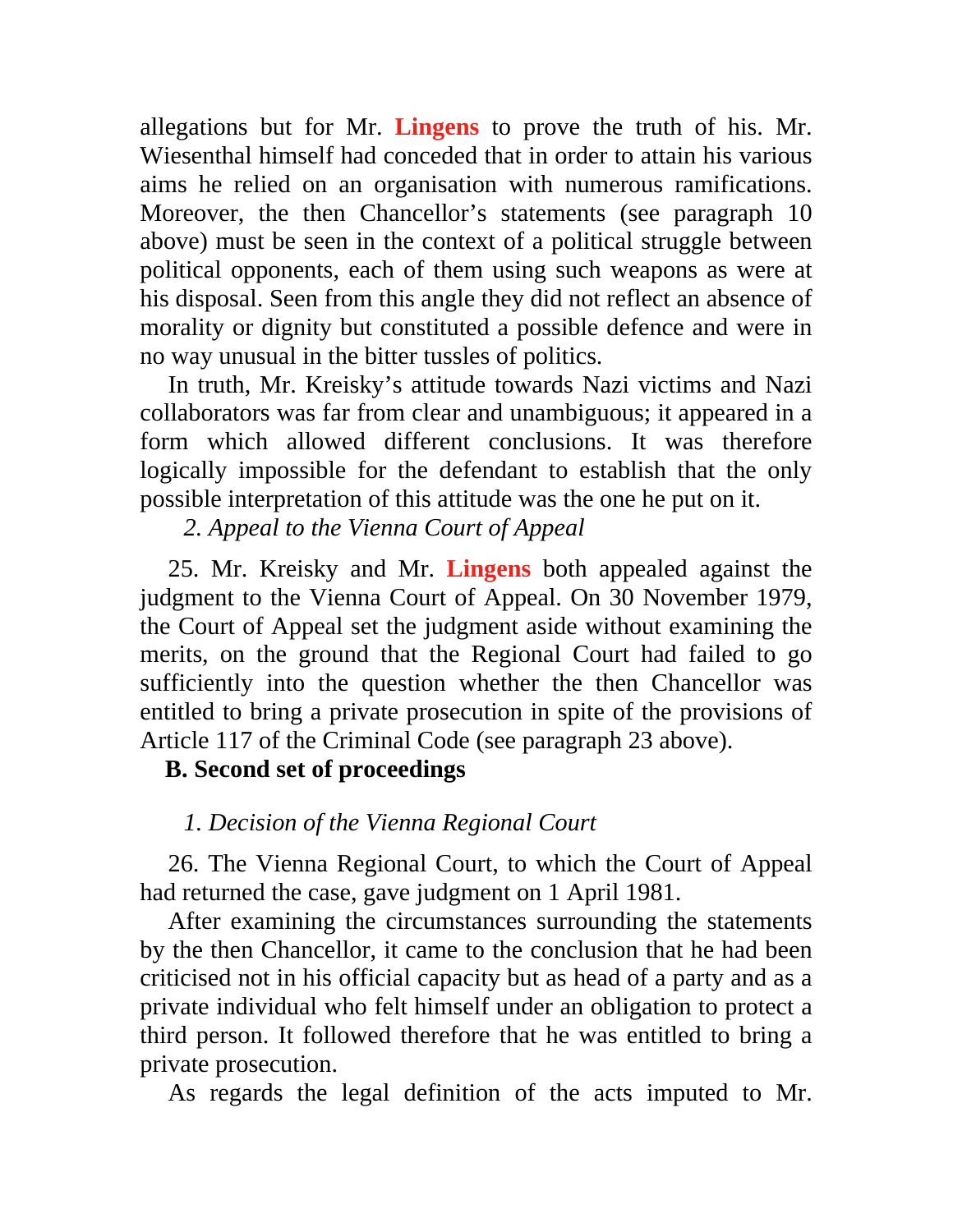**Lingens**, the Regional Court confirmed its judgment of 26 March 1979.

With regard to the defence of justification, it again noted that the accused had not produced any evidence to prove the truth of the expression "the basest opportunism". As regards the expressions "immoral" and "undignified", the evidence he had produced related solely to the allegations of collaboration with the Nazis made against Mr. Wiesenthal. These, however, were not relevant because Mr. Kreisky had made them after the publication of the articles in question.

In so far as these expressions were directed at other behaviour and attitudes of the Chancellor, the Regional Court maintained its previous findings unchanged. It considered that Mr. **Lingens**' criticisms went far beyond the question of Mr. Kreisky's attacks on Mr. Wiesenthal. The fact that the former had been able to prosecute the applicant but could not himself be prosecuted for defamation by Mr. Wiesenthal was due to the existing legislation on parliamentary immunity. The obligation to prove the truth of his statements was also based on the law and it was not for the courts but for the legislature to make this proof less difficult. Nor was the Regional Court responsible for the lack of tolerance and the litigious tendencies of certain politicians.

It therefore passed the same sentence as in the original judgment (see paragraph 21 above).

*2. Appeal to the Vienna Court of Appeal*

27. Both sides again appealed to the Vienna Court of Appeal, which gave judgment on 29 October 1981; it reduced the fine imposed on the applicant to 15,000 Schillings but confirmed the Regional Court's judgment in all other respects.

28. Mr. Kreisky disputed the statement that different criteria applied to private life and to political life. He argued that politicians and private individuals should receive the same treatment as regards the protection of their reputation.

The Court of Appeal, however, pointed out that Article 111 of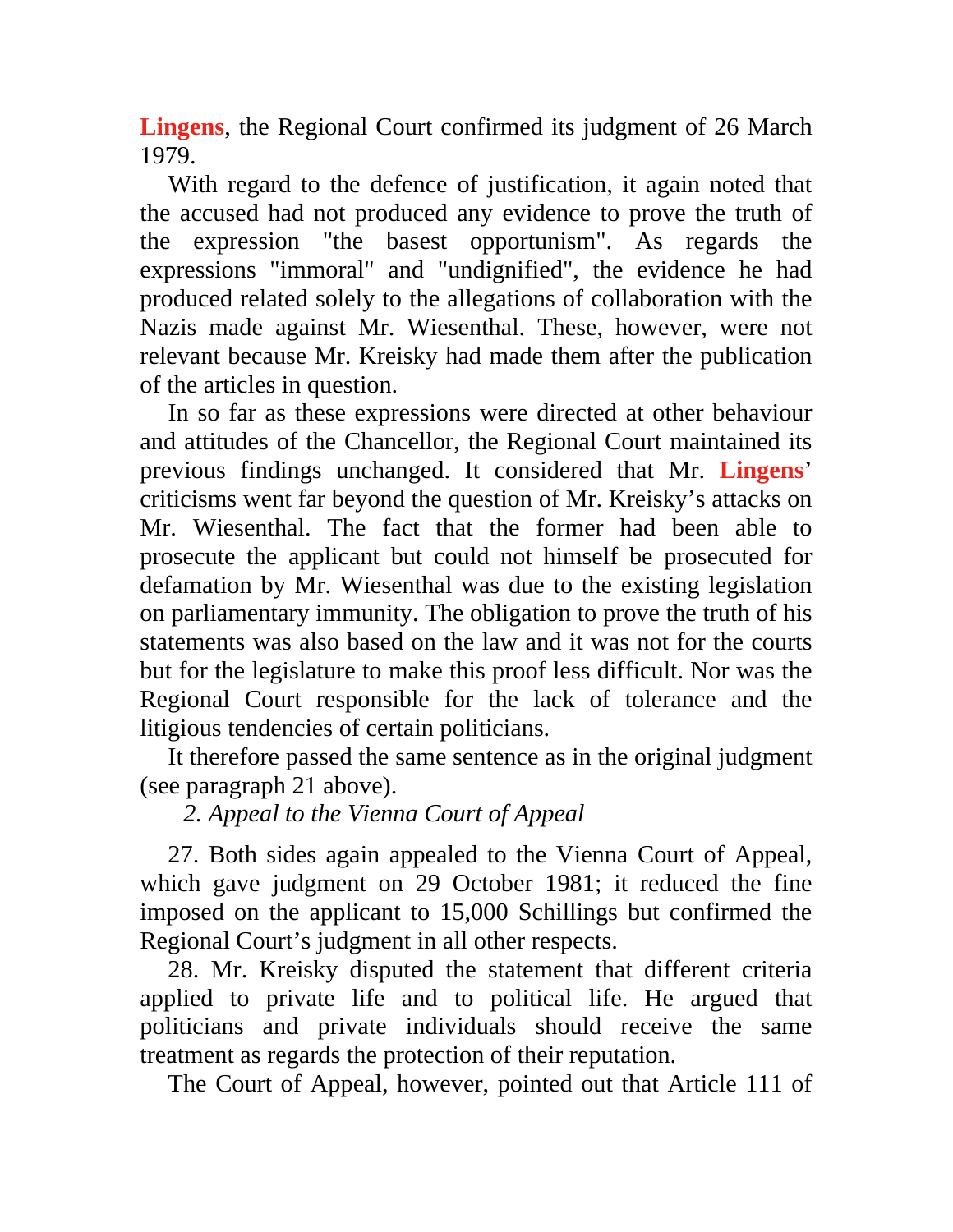the Criminal Code applied solely to the esteem enjoyed by a person in his social setting. In the case of politicians, this was public opinion. Yet experience showed that frequent use of insults in political discussion (often under cover of parliamentary immunity) had given the impression that statements in this field could not be judged by the same criteria as those relating to private life. Politicians should therefore show greater tolerance. As a general rule, criticisms uttered in political controversy did not affect a person's reputation unless they touched on his private life. That did not apply in the instant case to the expressions "minimum requirement of political ethics" and "monstrosity". Mr. Kreisky's appeal was therefore dismissed.

29. The Court of Appeal then turned to Mr. **Lingens**' grounds of appeal and first of all examined the evidence taken at first instance, in order to decide in what capacity Mr. Kreisky had been subjected to his criticism. It too found that he was criticised in his capacity both as a party leader and as a private individual.

The expression "the basest opportunism" meant that the person referred to was acting for a specific purpose with complete disregard of moral considerations and this in itself constituted an attack on Mr. Kreisky's reputation. The use of the words "had they been made by someone else" (see paragraph 12 above) could not be understood as a withdrawal of the criticism. As the defendant had not succeeded in proving the truth of it, the court of first instance had been right to find him guilty of an offence.

According to the applicant, the expressions "immoral" and "undignified" were his personal judgment of conduct which was not disputed, a judgment made in exercise of his freedom of expression, guaranteed by Article 10 (art. 10) of the Convention. The Court of Appeal did not accept this argument; it pointed out that Austrian law did not confer upon the individual an unlimited right to formulate value-judgments and that Article 10 (art. 10) authorised limitations laid down by law for the protection, inter alia, of the reputation of others. Furthermore, the task of the press was to impart information, the interpretation of which had to be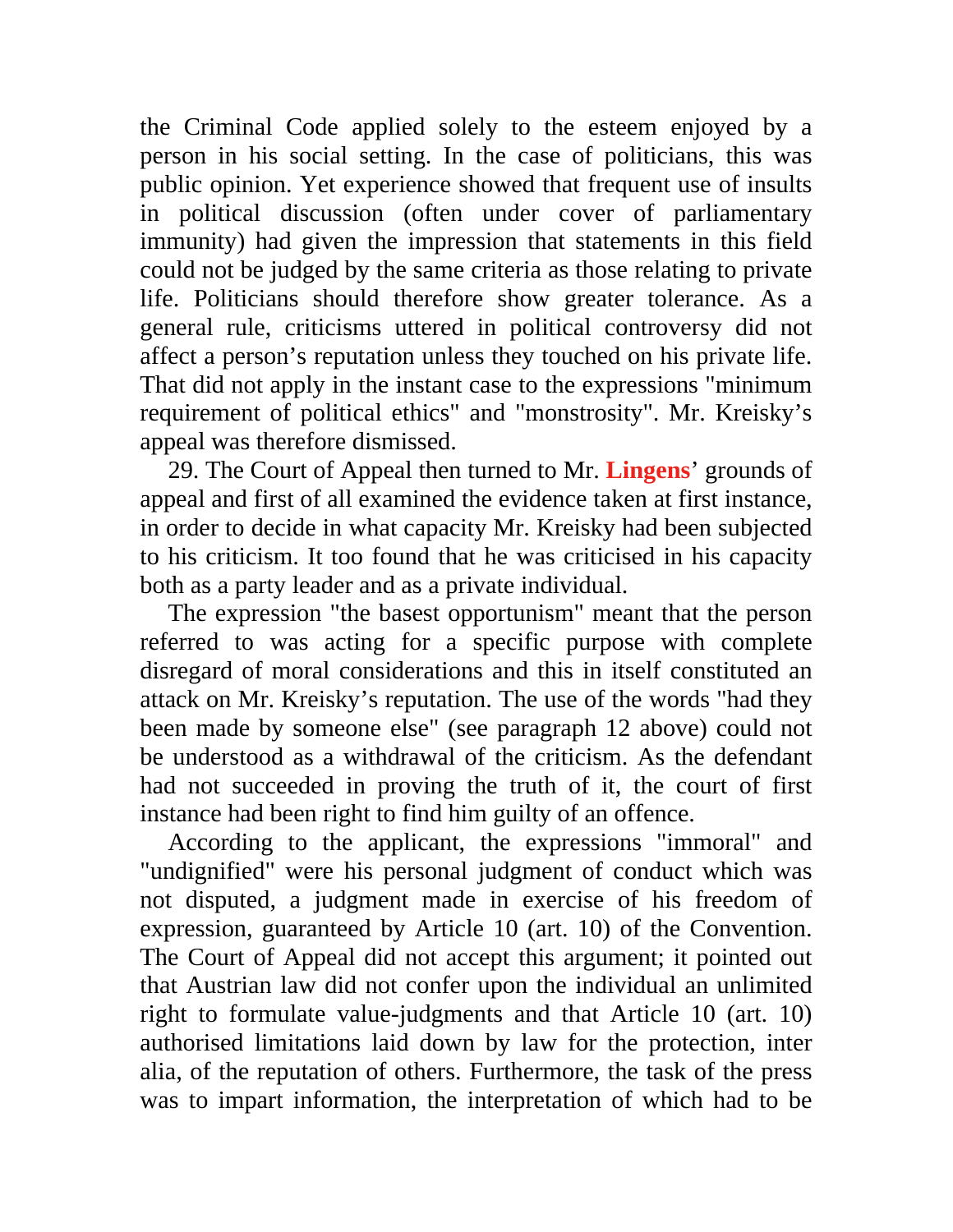left primarily to the reader. If a journalist himself expressed an opinion, it should remain within the limits set by the criminal law to ensure the protection of reputations. This, however, was not the position in the instant case. The burden was on Mr. **Lingens** to establish the truth of his statements; he could not separate his unfavourable value-judgment from the facts on which it was based. Since Mr. Kreisky was personally convinced that Mr. Wiesenthal used "mafia methods", he could not be accused of having acted immorally or in an undignified manner.

30. The appeal judgment was published in Profil on 22 February 1982, as required by the accessory penalty imposed on Mr. **Lingens** and his publisher.

# PROCEEDINGS BEFORE THE COMMISSION

31. In his application of 19 April 1982 to the Commission (no. 9815/82), Mr. **Lingens** complained of his conviction for defamation through the press (Article 111 para. 2 of the Criminal Code).

32. The Commission declared the application admissible on 5 October 1983. In its report of 11 October 1984 (Article 31) (art. 31), it expressed the unanimous opinion that there had been a breach of Article 10 (art. 10). The full text of the Commission's opinion is reproduced as an annex to the present judgment.

# FINAL SUBMISSIONS MADE TO THE COURT

33. At the hearing on 25 November 1985, the Government requested the Court "to hold that the provisions of Article 10 (art. 10) of the European Convention on Human Rights were not violated in the instant case", and the applicant asked for a decision in his favour.

# AS TO THE LAW

I. ALLEGED VIOLATION OF ARTICLE 10 (art. 10)

34. Under Article 10 (art. 10) of the Convention,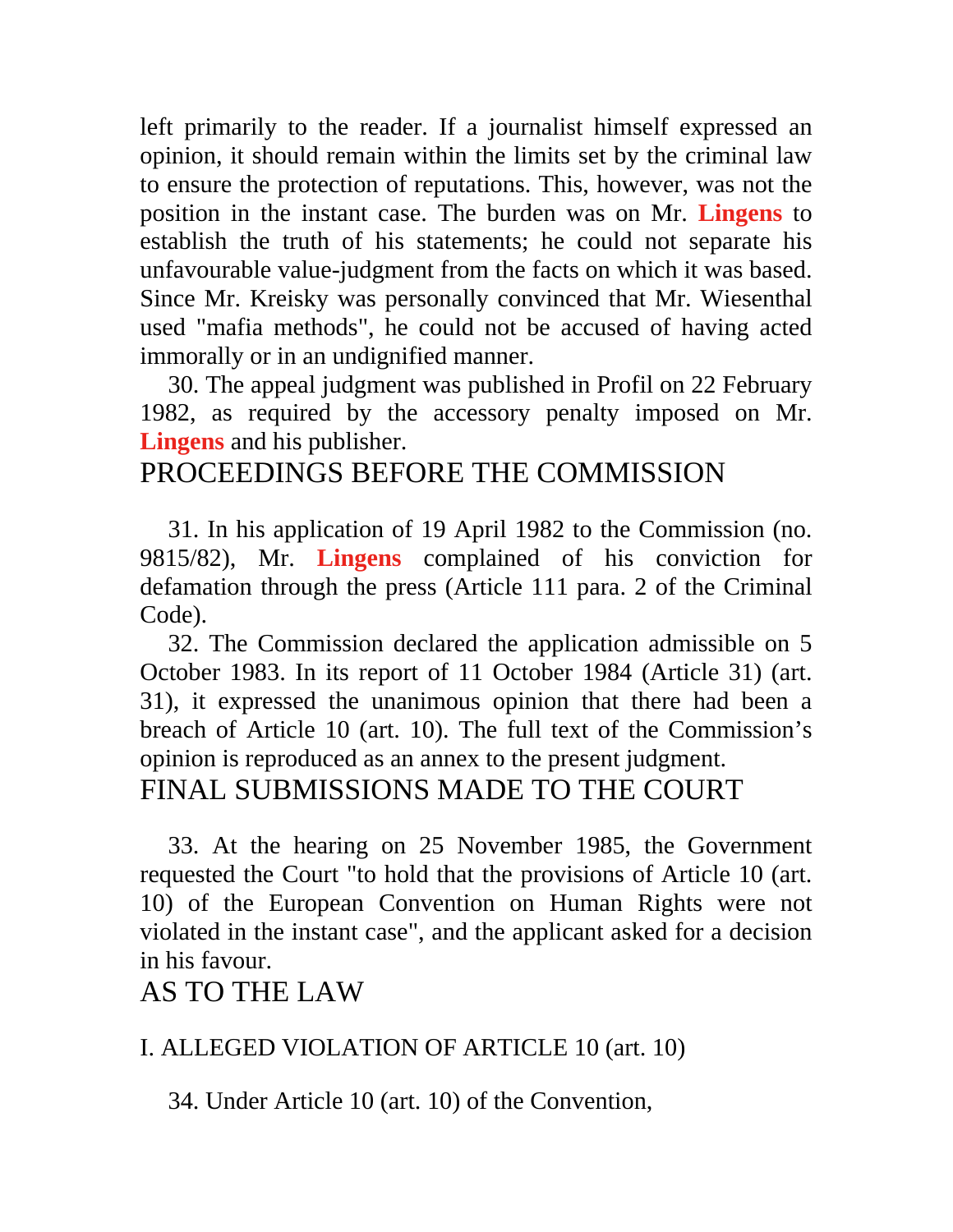"1. Everyone has the right to freedom of expression. This right shall include freedom to hold opinions and to receive and impart information and ideas without interference by public authority and regardless of frontiers. ...

2. The exercise of these freedoms, since it carries with it duties and responsibilities, may be subject to such formalities, conditions, restrictions or penalties as are prescribed by law and are necessary in a democratic society, in the interests of national security, territorial integrity or public safety, for the prevention of disorder or crime, for the protection of health or morals, for the protection of the reputation or rights of others, for preventing the disclosure of information received in confidence, or for maintaining the authority and impartiality of the judiciary."

Mr. **Lingens** claimed that the impugned court decisions infringed his freedom of expression to a degree incompatible with the fundamental principles of a democratic society.

This was also the conclusion reached by the Commission. In the Government's submission, on the other hand, the disputed penalty was necessary in order to protect Mr. Kreisky's reputation.

35. It was not disputed that there was "interference by public authority" with the exercise of the applicant's freedom of expression. This resulted from the applicant's conviction for defamation by the Vienna Regional Court on 1 April 1981, which conviction was upheld by the Vienna Court of Appeal on 29 October 1981 (see paragraphs 26 and 27 above).

Such interference contravenes the Convention if it does not satisfy the requirements of paragraph 2 of Article 10 (art. 10-2). It therefore falls to be determined whether the interference was "prescribed by law", had an aim or aims that is or are legitimate under Article 10 para. 2 (art. 10-2) and was "necessary in a democratic society" for the aforesaid aim or aims (see, as the most recent authority, the Barthold judgment of 25 March 1985, Series A no. 90, p. 21, para. 43).

36. As regards the first two points, the Court agrees with the Commission and the Government that the conviction in question was indisputably based on Article 111 of the Austrian Criminal Code (see paragraph 21 above); it was moreover designed to protect "the reputation or rights of others" and there is no reason to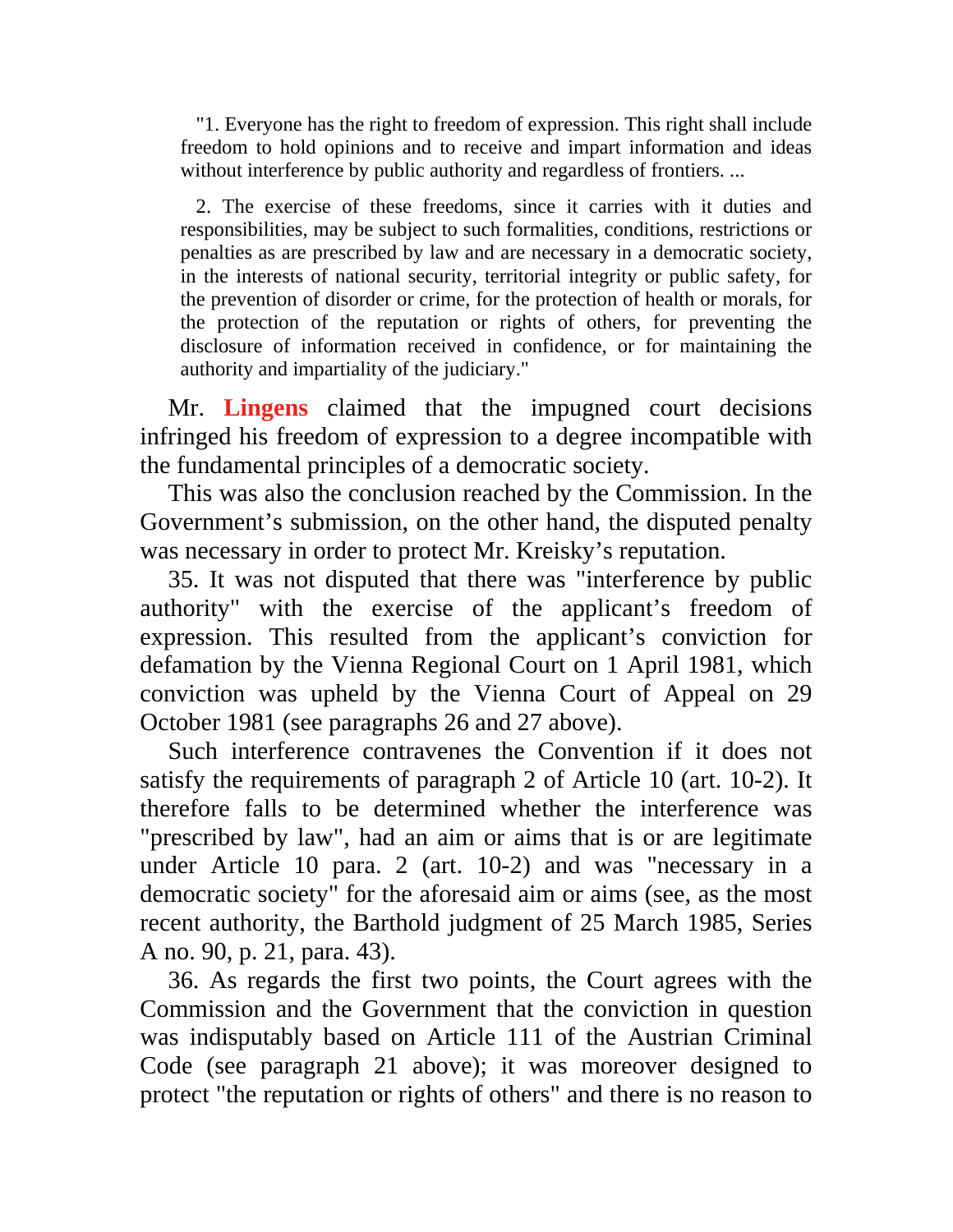suppose that it had any other purpose (see Article 18 of the Convention) (art. 18). The conviction was accordingly "prescribed by law" and had a legitimate aim under Article 10 para. 2 (art. 10- 2) of the Convention.

37. In their respective submissions the Commission, the Government and the applicant concentrated on the question whether the interference was "necessary in a democratic society" for achieving the above-mentioned aim.

The applicant invoked his role as a political journalist in a pluralist society; as such he considered that he had a duty to express his views on Mr. Kreisky's condemnations of Mr. Wiesenthal (see paragraph 10 above). He also considered - as did the Commission - that a politician who was himself accustomed to attacking his opponents had to expect fiercer criticism than other people.

The Government submitted that freedom of expression could not prevent national courts from exercising their discretion and taking decisions necessary in their judgment to ensure that political debate did not degenerate into personal insult. It was claimed that some of the expressions used by Mr. **Lingens** (see paragraphs 12 and 15 above) overstepped the limits. Furthermore, the applicant had been able to make his views known to the public without any prior censorship; the penalty subsequently imposed on him was therefore not disproportionate to the legitimate aim pursued.

Moreover, the Government asserted that in the instant case there was a conflict between two rights secured in the Convention freedom of expression (Article 10) (art. 10) and the right to respect for private life (Article 8) (art. 8). The fairly broad interpretation the Commission had adopted of the first of these rights did not, it was said, make sufficient allowance for the need to safeguard the second right.

38. On this latter point the Court notes that the words held against Mr. **Lingens** related to certain public condemnations of Mr. Wiesenthal by Mr. Kreisky (see paragraph 10 above) and to the latter's attitude as a politician towards National Socialism and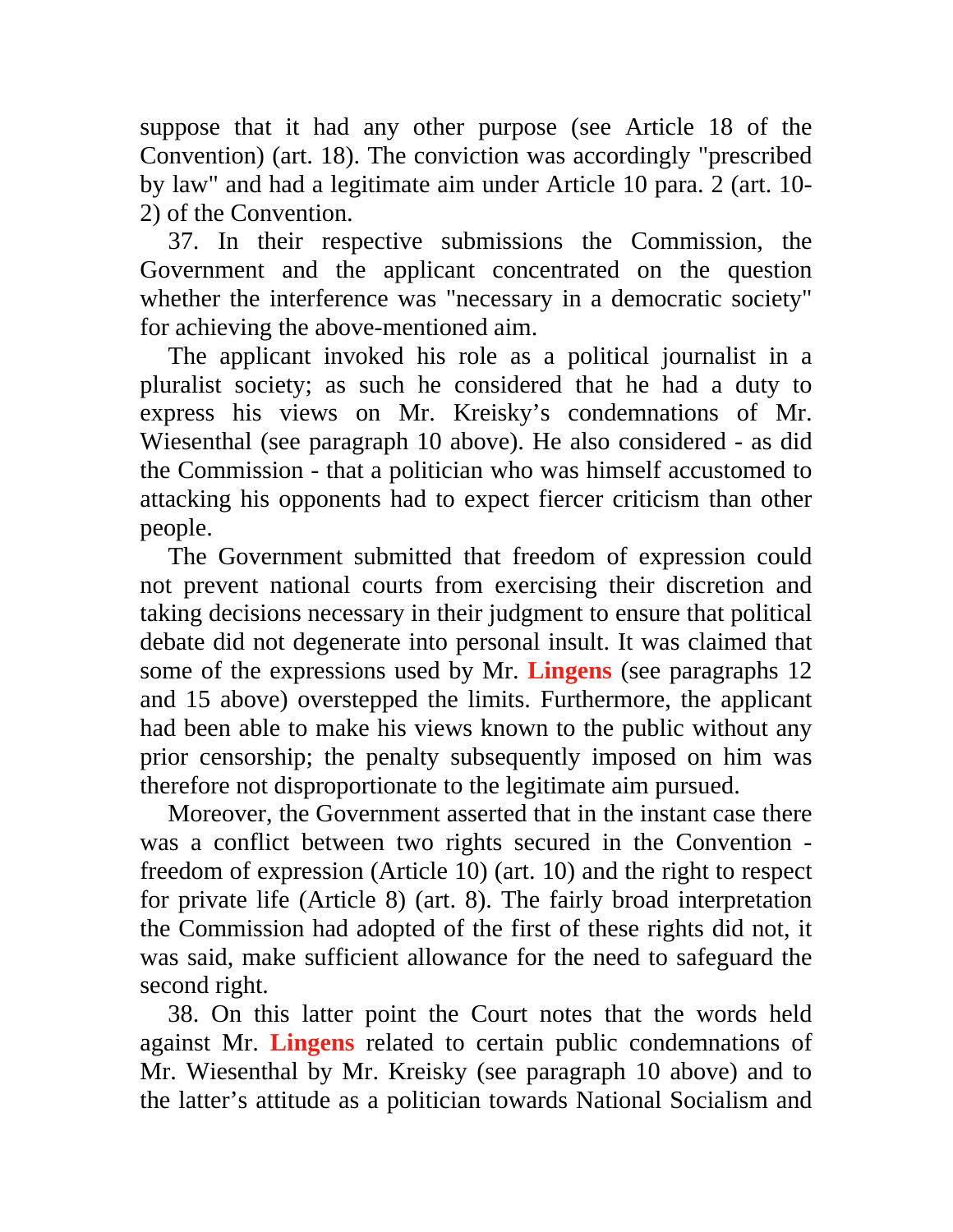former Nazis (see paragraph 14 above). There is accordingly no need in this instance to read Article 10 (art. 10) in the light of Article 8 (art. 8).

39. The adjective "necessary", within the meaning of Article 10 para. 2 (art. 10-2), implies the existence of a "pressing social need" (see the above-mentioned Barthold judgment, Series A no. 90, pp. 24-25, para. 55). The Contracting States have a certain margin of appreciation in assessing whether such a need exists (ibid.), but it goes hand in hand with a European supervision, embracing both the legislation and the decisions applying it, even those given by an independent court (see the Sunday Times judgment of 26 April 1979, Series A no. 30, p. 36, para. 59). The Court is therefore empowered to give the final ruling on whether a "restriction" or "penalty" is reconcilable with freedom of expression as protected by Article 10 (art. 10) (ibid.).

40. In exercising its supervisory jurisdiction, the Court cannot confine itself to considering the impugned court decisions in isolation; it must look at them in the light of the case as a whole, including the articles held against the applicant and the context in which they were written (see, mutatis mutandis, the Handyside judgment of 7 December 1976, Series A no. 24, p. 23, para. 50). The Court must determine whether the interference at issue was "proportionate to the legitimate aim pursued" and whether the reasons adduced by the Austrian courts to justify it are "relevant and sufficient" (see the above-mentioned Barthold judgment, Series A no. 90, p. 25, para. 55).

41. In this connection, the Court has to recall that freedom of expression, as secured in paragraph 1 of Article 10 (art. 10-1), constitutes one of the essential foundations of a democratic society and one of the basic conditions for its progress and for each individual's self-fulfilment. Subject to paragraph 2 (art. 10-2), it is applicable not only to "information" or "ideas" that are favourably received or regarded as inoffensive or as a matter of indifference, but also to those that offend, shock or disturb. Such are the demands of that pluralism, tolerance and broadmindedness without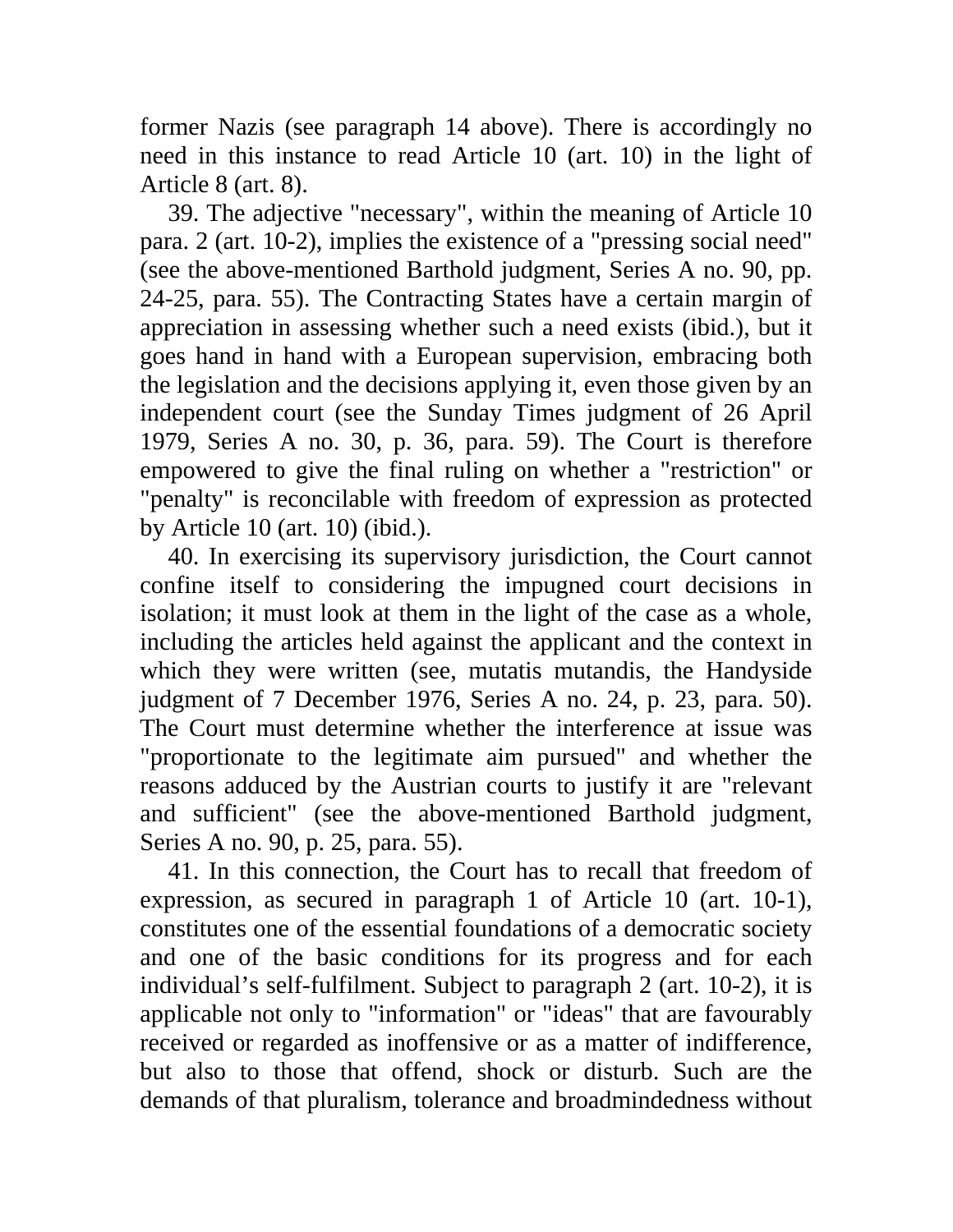which there is no "democratic society" (see the above-mentioned Handyside judgment, Series A no. 24, p. 23, para. 49).

These principles are of particular importance as far as the press is concerned. Whilst the press must not overstep the bounds set, inter alia, for the "protection of the reputation of others", it is nevertheless incumbent on it to impart information and ideas on political issues just as on those in other areas of public interest. Not only does the press have the task of imparting such information and ideas: the public also has a right to receive them (see, mutatis mutandis, the above-mentioned Sunday Times judgment, Series A no. 30, p. 40, para. 65). In this connection, the Court cannot accept the opinion, expressed in the judgment of the Vienna Court of Appeal, to the effect that the task of the press was to impart information, the interpretation of which had to be left primarily to the reader (see paragraph 29 above).

42. Freedom of the press furthermore affords the public one of the best means of discovering and forming an opinion of the ideas and attitudes of political leaders. More generally, freedom of political debate is at the very core of the concept of a democratic society which prevails throughout the Convention.

The limits of acceptable criticism are accordingly wider as regards a politician as such than as regards a private individual. Unlike the latter, the former inevitably and knowingly lays himself open to close scrutiny of his every word and deed by both journalists and the public at large, and he must consequently display a greater degree of tolerance. No doubt Article 10 para. 2 (art. 10-2) enables the reputation of others - that is to say, of all individuals - to be protected, and this protection extends to politicians too, even when they are not acting in their private capacity; but in such cases the requirements of such protection have to be weighed in relation to the interests of open discussion of political issues.

43. The applicant was convicted because he had used certain expressions ("basest opportunism", "immoral" and "undignified") apropos of Mr. Kreisky, who was Federal Chancellor at the time,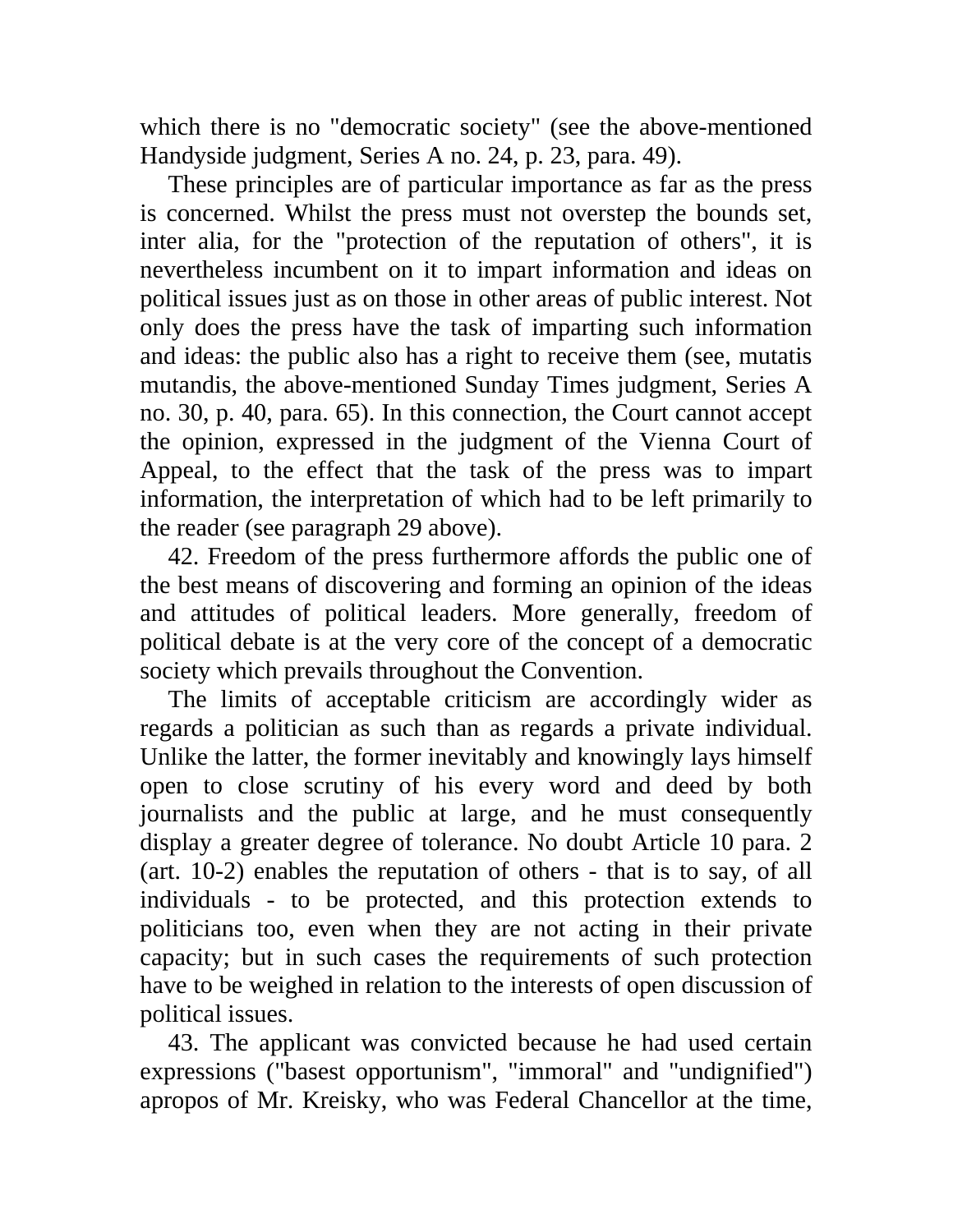in two articles published in the Viennese magazine Profil on 14 and 21 October 1975 (see paragraphs 12-19 above). The articles dealt with political issues of public interest in Austria which had given rise to many heated discussions concerning the attitude of Austrians in general - and the Chancellor in particular - to National Socialism and to the participation of former Nazis in the governance of the country. The content and tone of the articles were on the whole fairly balanced but the use of the aforementioned expressions in particular appeared likely to harm Mr. Kreisky's reputation.

However, since the case concerned Mr. Kreisky in his capacity as a politician, regard must be had to the background against which these articles were written. They had appeared shortly after the general election of October 1975. Many Austrians had thought beforehand that Mr. Kreisky's party would lose its absolute majority and, in order to be able to govern, would have to form a coalition with Mr. Peter's party. When, after the elections, Mr. Wiesenthal made a number of revelations about Mr. Peter's Nazi past, the Chancellor defended Mr. Peter and attacked his detractor, whose activities he described as "mafia methods"; hence Mr. **Lingens**' sharp reaction (see paragraphs 9 and 10 above).

The impugned expressions are therefore to be seen against the background of a post-election political controversy; as the Vienna Regional Court noted in its judgment of 26 March 1979 (see paragraph 24 above), in this struggle each used the weapons at his disposal; and these were in no way unusual in the hard-fought tussles of politics.

In assessing, from the point of view of the Convention, the penalty imposed on the applicant and the reasons for which the domestic courts imposed it, these circumstances must not be overlooked.

44. On final appeal the Vienna Court of Appeal sentenced Mr. **Lingens** to a fine; it also ordered confiscation of the relevant issues of Profil and publication of the judgment (see paragraphs 21, 26, 27 and 30 above).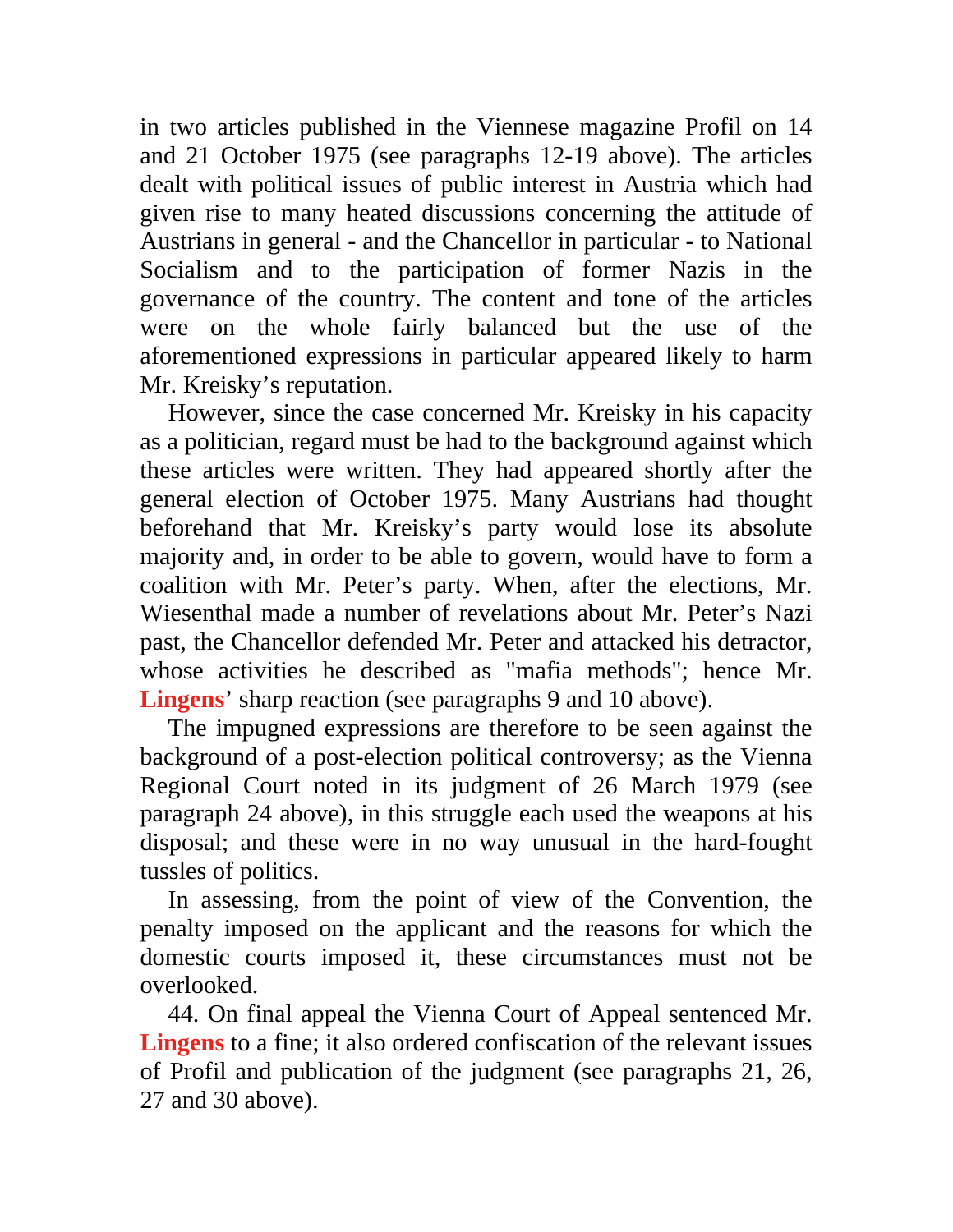As the Government pointed out, the disputed articles had at the time already been widely disseminated, so that although the penalty imposed on the author did not strictly speaking prevent him from expressing himself, it nonetheless amounted to a kind of censure, which would be likely to discourage him from making criticisms of that kind again in future; the Delegate of the Commission rightly pointed this out. In the context of political debate such a sentence would be likely to deter journalists from contributing to public discussion of issues affecting the life of the community. By the same token, a sanction such as this is liable to hamper the press in performing its task as purveyor of information and public watchdog (see, mutatis mutandis, the above-mentioned Barthold judgment, Series A no. 90, p. 26, para. 58).

45. The Austrian courts applied themselves first to determining whether the passages held against Mr. **Lingens** were objectively defamatory; they ruled that some of the expressions used were indeed defamatory - "the basest opportunism", "immoral" and "undignified" (see paragraph 21 above).

The defendant had submitted that the observations in question were value-judgments made by him in the exercise of his freedom of expression (see paragraphs 22 and 29 above). The Court, like the Commission, shares this view. The applicant's criticisms were in fact directed against the attitude adopted by Mr. Kreisky, who was Federal Chancellor at the time. What was at issue was not his right to disseminate information but his freedom of opinion and his right to impart ideas; the restrictions authorised in paragraph 2 of Article 10 (art. 10-2) nevertheless remained applicable.

46. The relevant courts then sought to determine whether the defendant had established the truth of his statements; this was in pursuance of Article 111 para. 3 of the Criminal Code (see paragraph 20 above). They held in substance that there were different ways of assessing Mr. Kreisky's behaviour and that it could not logically be proved that one interpretation was right to the exclusion of all others; they consequently found the applicant guilty of defamation (see paragraphs 24, 26 and 29 above).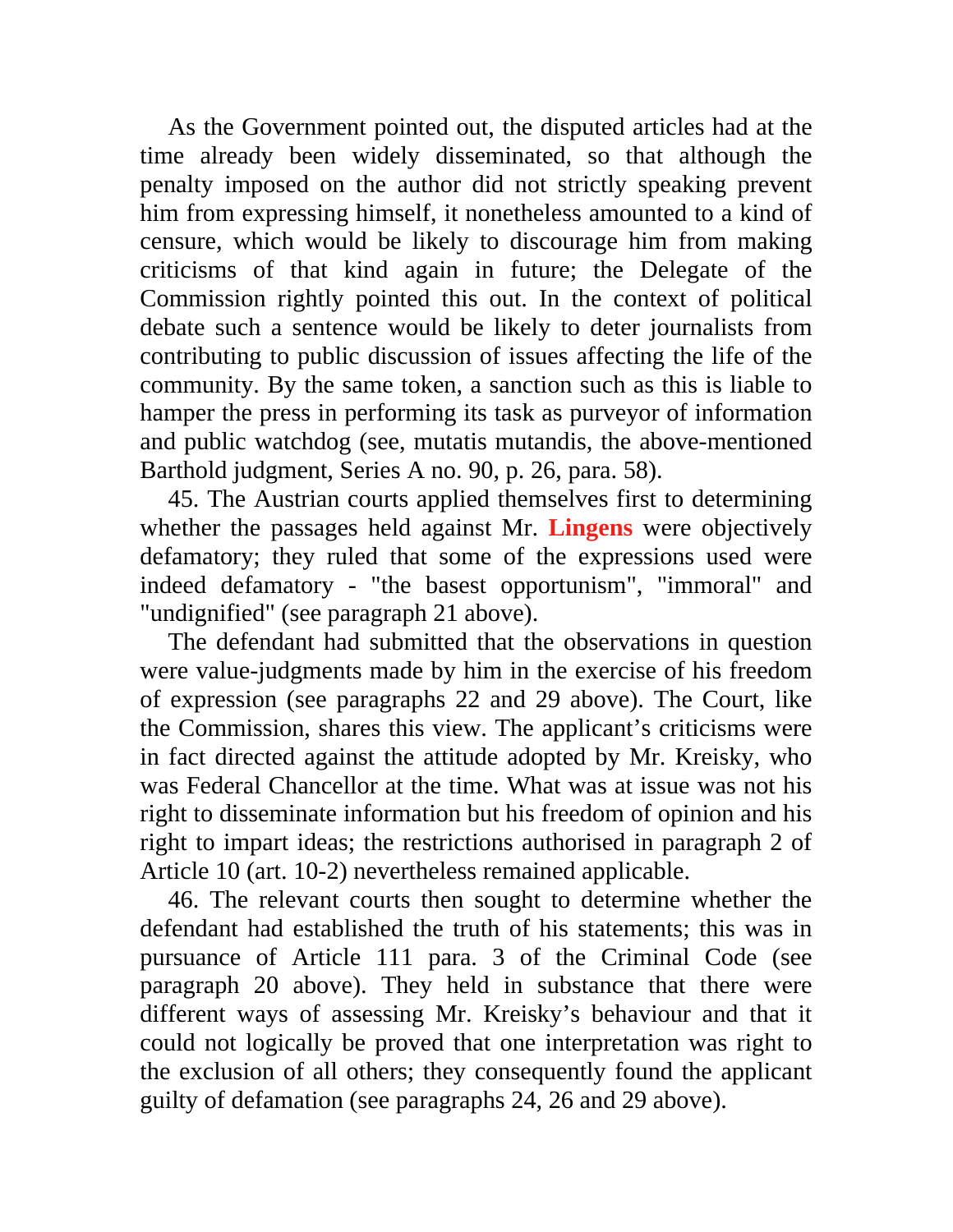In the Court's view, a careful distinction needs to be made between facts and value-judgments. The existence of facts can be demonstrated, whereas the truth of value-judgments is not susceptible of proof. The Court notes in this connection that the facts on which Mr. **Lingens** founded his value-judgment were undisputed, as was also his good faith (see paragraph 21 above).

Under paragraph 3 of Article 111 of the Criminal Code, read in conjunction with paragraph 2, journalists in a case such as this cannot escape conviction for the matters specified in paragraph 1 unless they can prove the truth of their statements (see paragraph 20 above).

As regards value-judgments this requirement is impossible of fulfilment and it infringes freedom of opinion itself, which is a fundamental part of the right secured by Article 10 (art. 10) of the Convention.

The Vienna Regional Court held that the burden of proof was a consequence of the law and that it was not for the courts but for the legislature to make it less onerous (judgment of 1 April 1981; see paragraph 26 above). In this context the Court points out that it does not have to specify which national authority is responsible for any breach of the Convention; the sole issue is the State's international responsibility (see, inter alia, the Zimmermann and Steiner judgment of 13 July 1983, Series A no. 66, p. 13, para. 32).

47. From the various foregoing considerations it appears that the interference with Mr. **Lingens**' exercise of the freedom of expression was not "necessary in a democratic society ... for the protection of the reputation ... of others"; it was disproportionate to the legitimate aim pursued. There was accordingly a breach of Article 10 (art. 10) of the Convention.

II. THE APPLICATION OF ARTICLE 50 (art. 50)

48. Under Article 50 (art. 50) of the Convention,

"If the Court finds that a decision or a measure taken by a legal authority or any other authority of a High Contracting Party is completely or partially in conflict with the obligations arising from the ... Convention, and if the internal law of the said Party allows only partial reparation to be made for the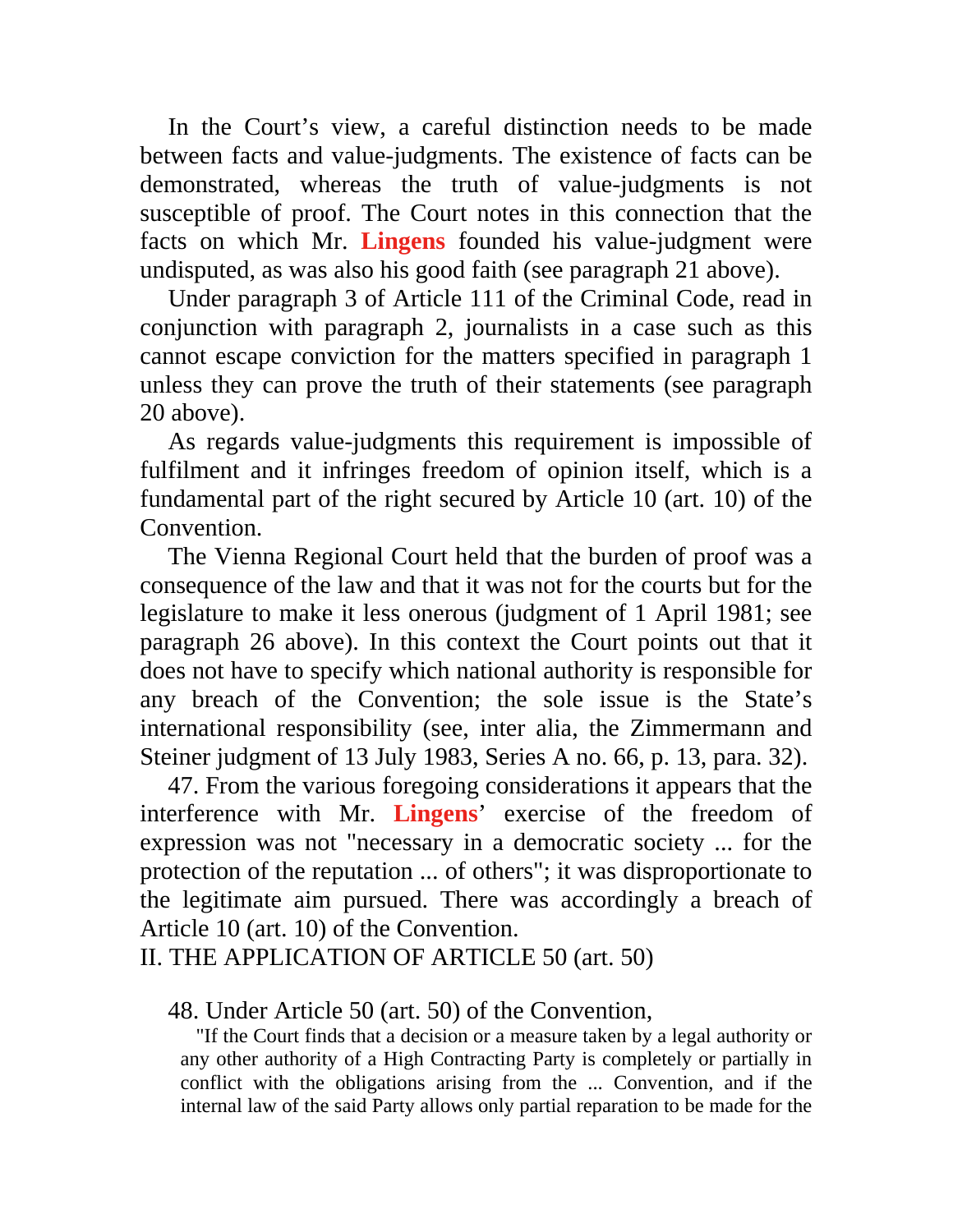consequences of this decision or measure, the decision of the Court shall, if necessary, afford just satisfaction to the injured party."

49. In a letter received at the registry on 18 November 1985 the applicant sought just satisfaction in pecuniary form. At the hearings on 25 November the Government, while disputing that there had been a breach, agreed to certain items of the claim but sought further particulars in respect of others. Mr. **Lingens** provided these on 6 December 1985 and 17 March 1986, and the Government commented on them on 18 March. The Commission submitted its comments on 22 April 1986.

The question is accordingly ready for decision (Rule 53 para. 1 of the Rules of Court).

50. The applicant claimed firstly repayment of the 15,000 Schillings fine and of the 30,600 Schillings costs awarded against him by the Vienna Court of Appeal (see paragraph 27 above). He is indeed entitled to recover these sums by reason of their direct link with the decision the Court has held to be contrary to the freedom of expression (see, mutatis mutandis, the Minelli judgment of 25 March 1983, Series A no. 62, p. 21, para. 47). The Government moreover did not dispute this.

51. With regard to the expenditure incurred as a result of the accessory penalty of having to publish the judgment in the magazine Profil (see paragraph 30 above, taken together with paragraph 21), the applicant claimed 40,860 Schillings on the basis of the scale in force at the time.

The Government contended that this amount included, firstly, a loss of profit and, secondly, actual financial outlay; they claimed that only the latter should be taken into account for the purposes of Article 50 (art. 50).

The Court cannot speculate on the amount of profit Mr. **Lingens** might have derived from any paying advertisements that might hypothetically have been put in the magazine in place of the judgment of 29 October 1981. But it does not rule out that the applicant may thereby have suffered some loss of opportunity which must be taken into account. There are also the costs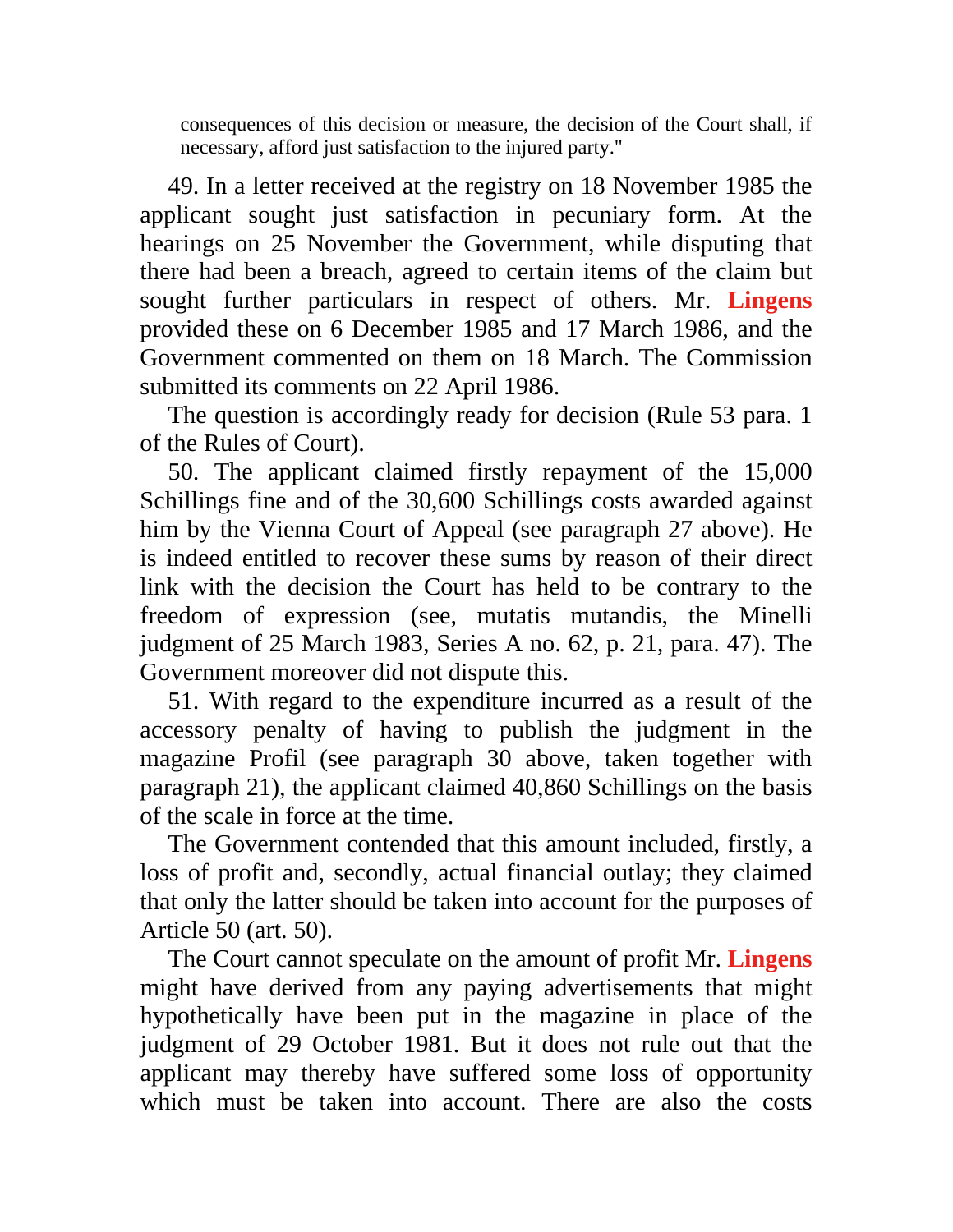indisputably incurred for reproducing the judgment in question.

The foregoing items cannot be calculated exactly. Assessing them in their entirety on an equitable basis, the Court awards Mr. **Lingens** compensation of 25,000 Schillings under this head.

52. The applicant further claimed 54,938.60 Schillings for costs and expenses incurred for his defence in the Regional Court and the Vienna Court of Appeal. This claim deserves consideration, as the proceedings concerned were designed to prevent or redress the breach found by the Court (see the above-mentioned Minelli judgment, Series A no. 62, p. 20, para. 45). Furthermore, the amount sought appears reasonable and should accordingly be awarded to the applicant.

53. As to the costs and expenses incurred in the proceedings before the Convention institutions, Mr. **Lingens** - who did not have legal aid in this connection - initially put them at 197,033.20 Schillings. The Government challenged both the amount, which they considered excessive, and the method of calculation. Subsequently counsel for the applicant submitted a fee note for 189,305.60 Schillings.

The Court reiterates that in this context it is not bound by the domestic scales or criteria relied on by the Government and the applicant in support of their respective submissions, but enjoys a discretion which it exercises in the light of what it considers equitable (see, inter alia, the Eckle judgment of 21 June 1983, Series A no. 65, p. 15, para. 35). In the instant case it was not disputed that the costs were both actually and necessarily incurred; the only matter in issue is whether they were reasonable as to quantum. The Court shares the Government's reservations in this respect, and considers it appropriate to award the applicant 130,000 Schillings in respect of the costs in question.

54. Lastly, Mr. **Lingens** claimed 29,000 Schillings in respect of his travel and subsistence expenses for the hearings before the Commission and subsequently the Court.

Applicants may appear in person before the Commission (Rule 26 para. 3 of the Rules of Procedure), and this was what happened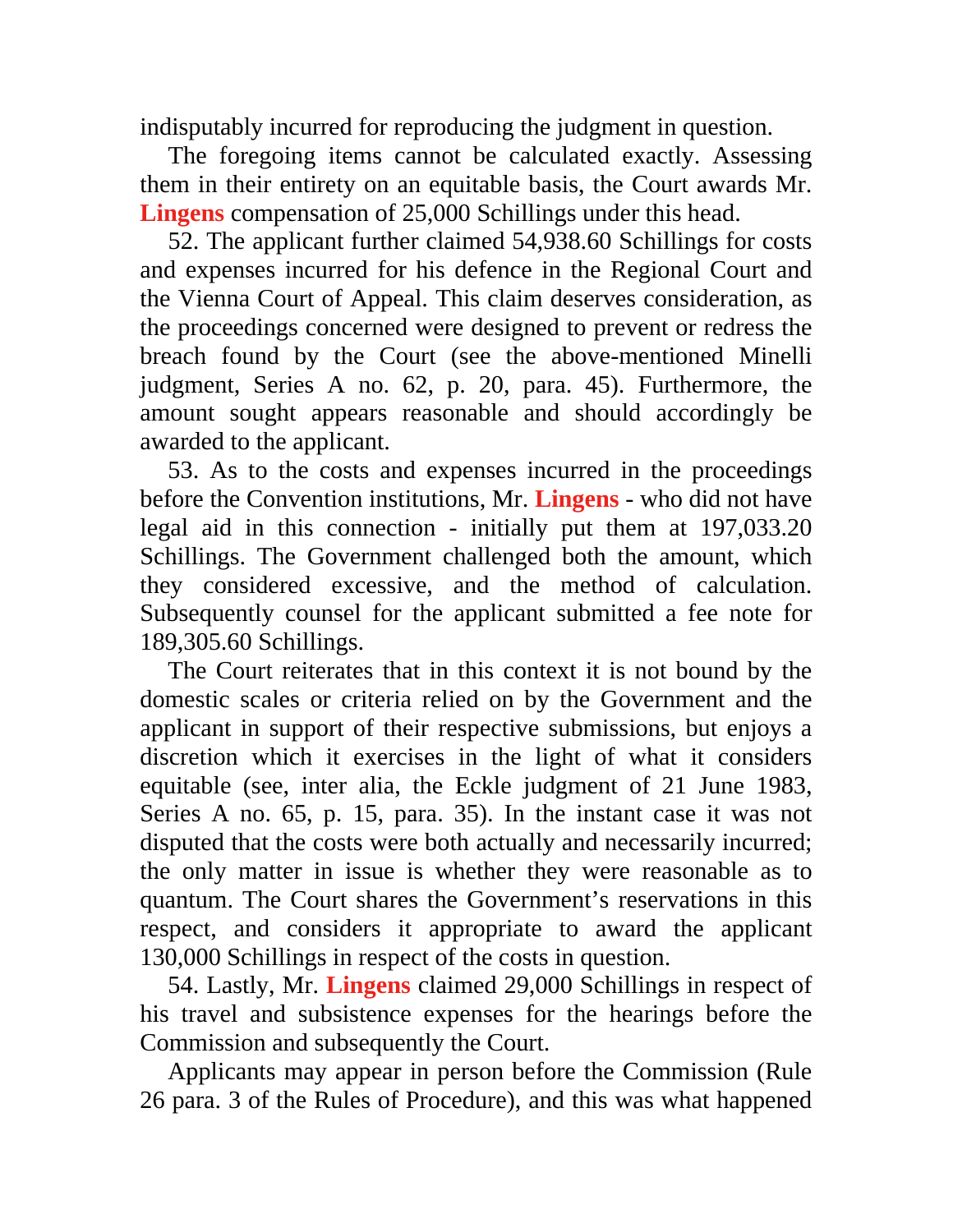in the present case. Although they do not have the standing of parties before the Court, they are nonetheless entitled under Rules 30 and 33 para. 3 (d) of the Rules of Court to take part in the proceedings on certain conditions. Furthermore, their presence in the court-room is an undoubted asset: it can enable the Court to ascertain on the spot their view on issues affecting them (Rules 39 and 44 of the Rules of Court - see the König judgment of 10 March 1980, Series A no. 36, p. 19, para. 26). Nor does the sum claimed by Mr. **Lingens** under this head appear unreasonable.

55. The amounts awarded to Mr. **Lingens** under Article 50 (art. 50) of the Convention total 284,538.60 Schillings.

FOR THESE REASONS, THE COURT UNANIMOUSLY

- 1. Holds that there has been a breach of Article 10 (art. 10) of the Convention;
- 2. Holds that the Republic of Austria is to pay to the applicant 284,538.60 Schillings (two hundred and eighty-four thousand five hundred and thirty-eight Schillings sixty Groschen) as "just satisfaction".

Done in English and in French, and delivered at a public hearing at the Human Rights Building, Strasbourg, on 8 July 1986.

> Rolv RYSSDAL President

For the Registrar

Jonathan L. SHARPE

Head of Division in the registry of the Court

In accordance with Article 51 para. 2 (art. 51-2) of the Convention and Rule 52 para. 2 of the Rules of Court, the separate opinion of Mr. Thór Vilhjálmsson is annexed to the present judgment.

> R.R. J.L.S.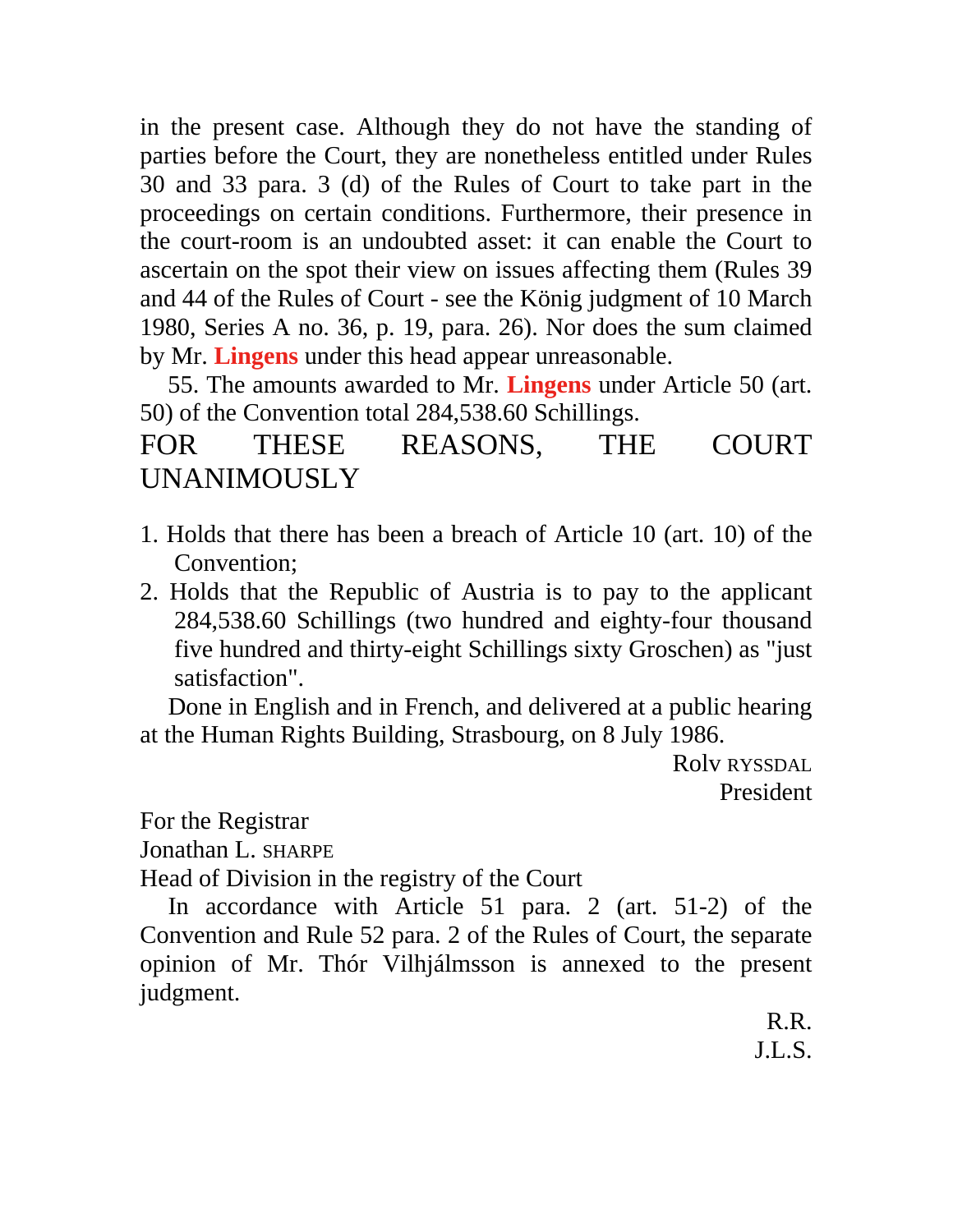# CONCURRING OPINION OF JUDGE THÓR VILHJÁLMSSON

In this case, I have with certain hesitation joined my colleagues in finding a violation of Article 10 (art. 10) of the Convention. I have the following comment to make on the reasons set out in the judgment.

In the first sub-paragraph of paragraph 29, it is stated that the Vienna Court of Appeal found that Mr. Lingens had criticised Mr. Kreisky in his capacity both as a party leader and as a private individual (my underlining). Keeping this in mind, I find it difficult to agree with the last part of paragraph 38 of the judgment. I agree, though, with the other judges that it is Article 10 (art. 10) of the Convention that has to be interpreted and applied in the present case. This is to be done by taking the right to respect for private life, stated in Article 8 (art. 8), as one of the factors relevant to the question whether or not in this case the freedom of expression was subjected to restrictions and penalties that were necessary in a democratic society for the protection of the reputation of others. The text of paragraphs that follow paragraph 38 shows that this is in fact taken into account when the Court weighs the relevant considerations. As already stated, I agree with the conclusion stated in paragraph 47 and the operative provisions of the judgment.

<sup>∗</sup> Note by the Registrar: The case is numbered 12/1984/84/131. The second figure indicates the year in which the case was referred to the Court and the first figure its place on the list of cases referred in that year; the last two figures indicate, respectively, the case's order on the list of cases and of originating applications (to the Commission) referred to the Court since its creation.

#### ASHINGDANE v. THE UNITED KINGDOM JUGDMENT

#### **LINGENS** v. AUSTRIA JUGDMENT

LINGENS v. AUSTRIA JUGDMENT